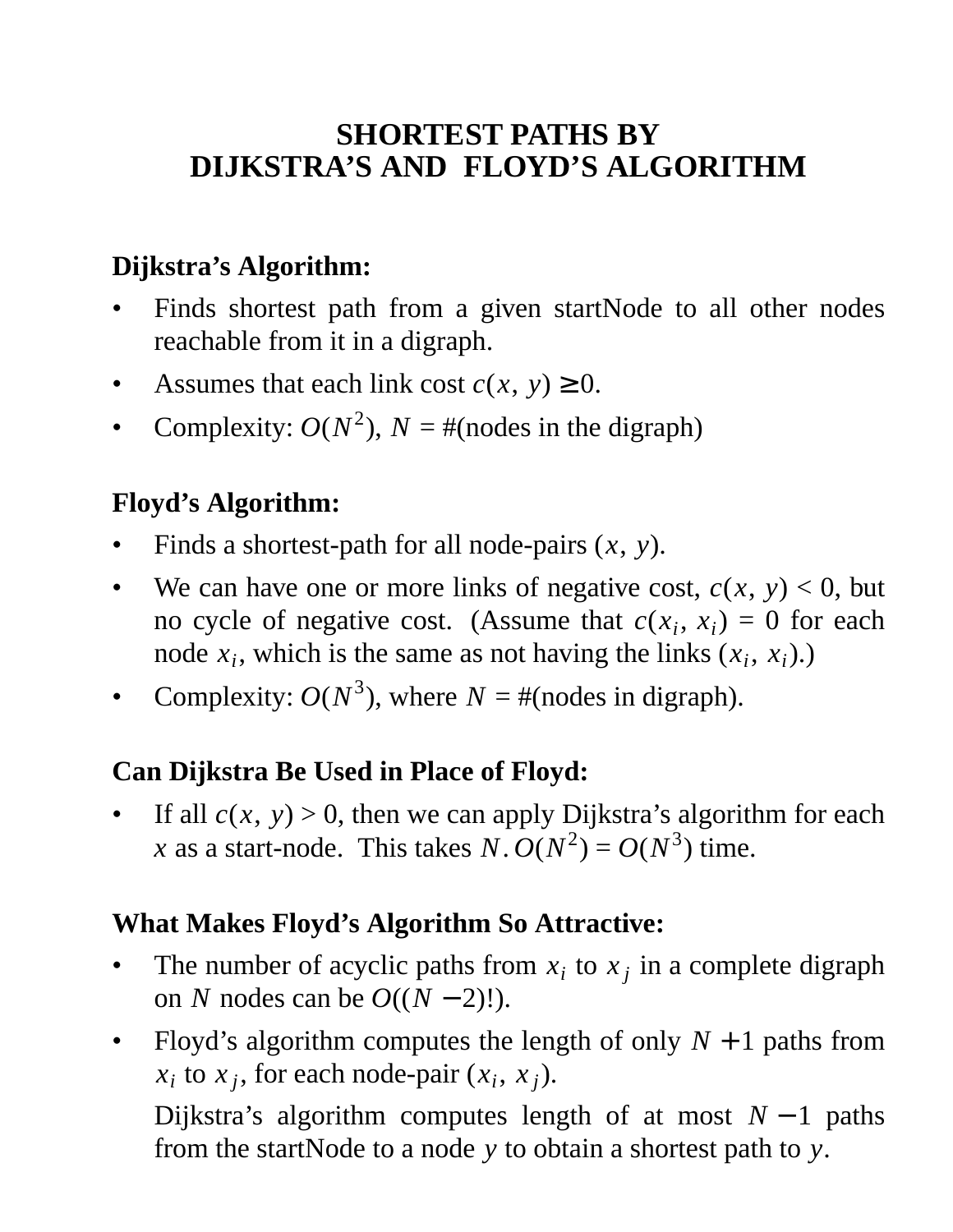### **WEIGHTED DIGRAPH AND SHORTEST PATHS**

#### **Weighted Digraph:**

Each link  $(x, y)$  has a *length* or *cost*  $c(x, y)$ , which may or may not be positive; also, we may have  $c(x, y) \neq c(y, x)$ .

#### **Path Length or Cost:**

For a path  $\pi = \langle x_1, x_2, \dots, x_n \rangle$ , its length is  $|\pi| = c(x_1, x_2)$  +  $c(x_2, x_3) + \cdots + c(x_{n-1}, x_n).$ 



#### **Shortest Path:**

- $\pi_m(x, y)$  = an *xy*-path which has the smallest length among all *xy*-paths; if there is no *xy*-path, then we let  $|\pi_m(x, y)| = \infty$ .
- If an *xy*-path contains a node which is on a cycle of length  $< 0$ , then  $\pi_m(x, y)$  is not well-defined (becomes  $-\infty$ ).

There is no shortest  $AD$ -path in  $\vec{G}$  above if we add the link  $(C, E)$  with  $c(C, E) = -4$ ; it gives a negative cycle at nodes on some *AD*-paths.

- Henceforth, assume that all links  $(x, y)$  have  $x \neq y$ .
- If  $\vec{G}$  is acyclic, there are only a finite number of *xy*-paths for any *x* and *y*, and hence we always have a shortest *xy*-path if there is at least one *xy*-path.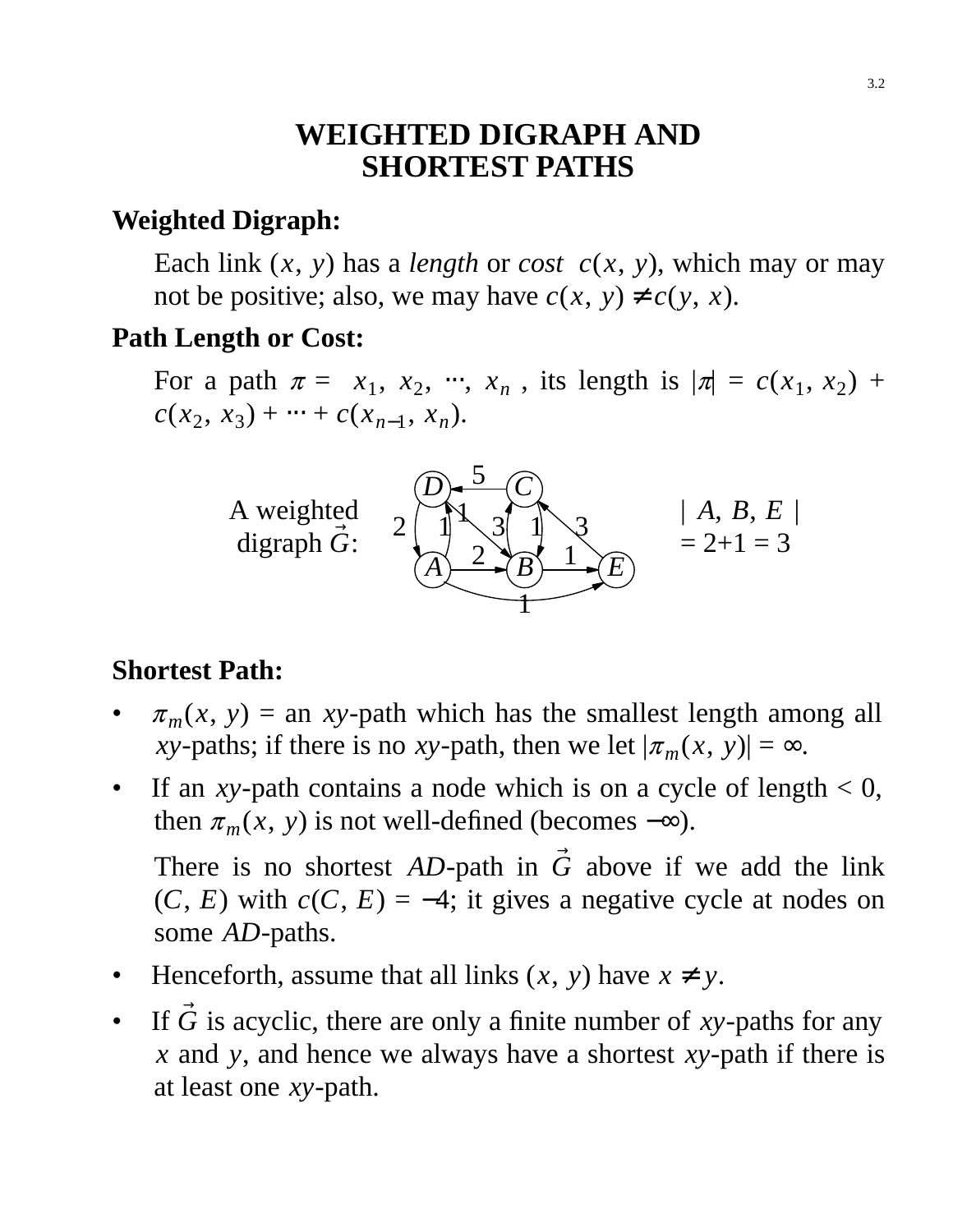#### **AN EXAMPLE OF SHORTEST PATHS**

|         | A weighted<br>digraph $\tilde{G}$ : | 2<br>$\boldsymbol{A}$  | 3<br>1<br>2<br>B          | F.                        |                           |
|---------|-------------------------------------|------------------------|---------------------------|---------------------------|---------------------------|
|         | $y = A$                             | $y = B$                | $y = C$                   | $y = D$                   | $y = E$                   |
| $x = A$ | $\langle A, A \rangle$              | $\langle A, B \rangle$ | $\langle A, E, C \rangle$ | $\langle A, D \rangle$    | $\langle A, E \rangle$    |
|         |                                     |                        | $4=1+3$                   |                           |                           |
| $x = B$ | $\langle B, C, D, A \rangle$        | $\langle B, B \rangle$ | $\langle B, C \rangle$    | $\langle B, C, D \rangle$ | $\langle B, E \rangle$    |
|         | $10=3+5+2$                          |                        |                           | $8=3+5$                   |                           |
| $x = C$ | $\langle C, D, A \rangle$           | $\langle C, B \rangle$ | $\langle C, C \rangle$    | $\langle C, D \rangle$    | $\langle C, B, E \rangle$ |
|         | $7 = 5 + 2$                         |                        |                           |                           | $2=1+1$                   |

#### **Bellman's Optimality Principle:**

• Each subpath of a shortest path is itself a shortest path. That is, if  $\pi = \langle x_1, x_2, \dots, x_n \rangle$  is a shortest path, then each subpath  $\pi_{i,j} =$  $\langle x_i, x_{i+1}, \dots, x_j \rangle$  is a shortest  $x_i x_j$ -path for  $1 \le i < j \le n$ .



 $|\pi_{1,i}| + |\pi_{i,j}| + |\pi_{j,n}| = |\pi| \leq |$ the alternate  $x_1 x_n$ -path using  $\pi'_{ij}$  $= |\pi_{1,i}| + |\pi'_{i,j}| + |\pi_{j,n}|$ i.e.,  $|\pi_{i,j}| \leq |\pi'_{i,j}|$ .

**Conclusion:** Any method for finding a shortest *xy*-path is likely to find a shortest path between many other node-pairs.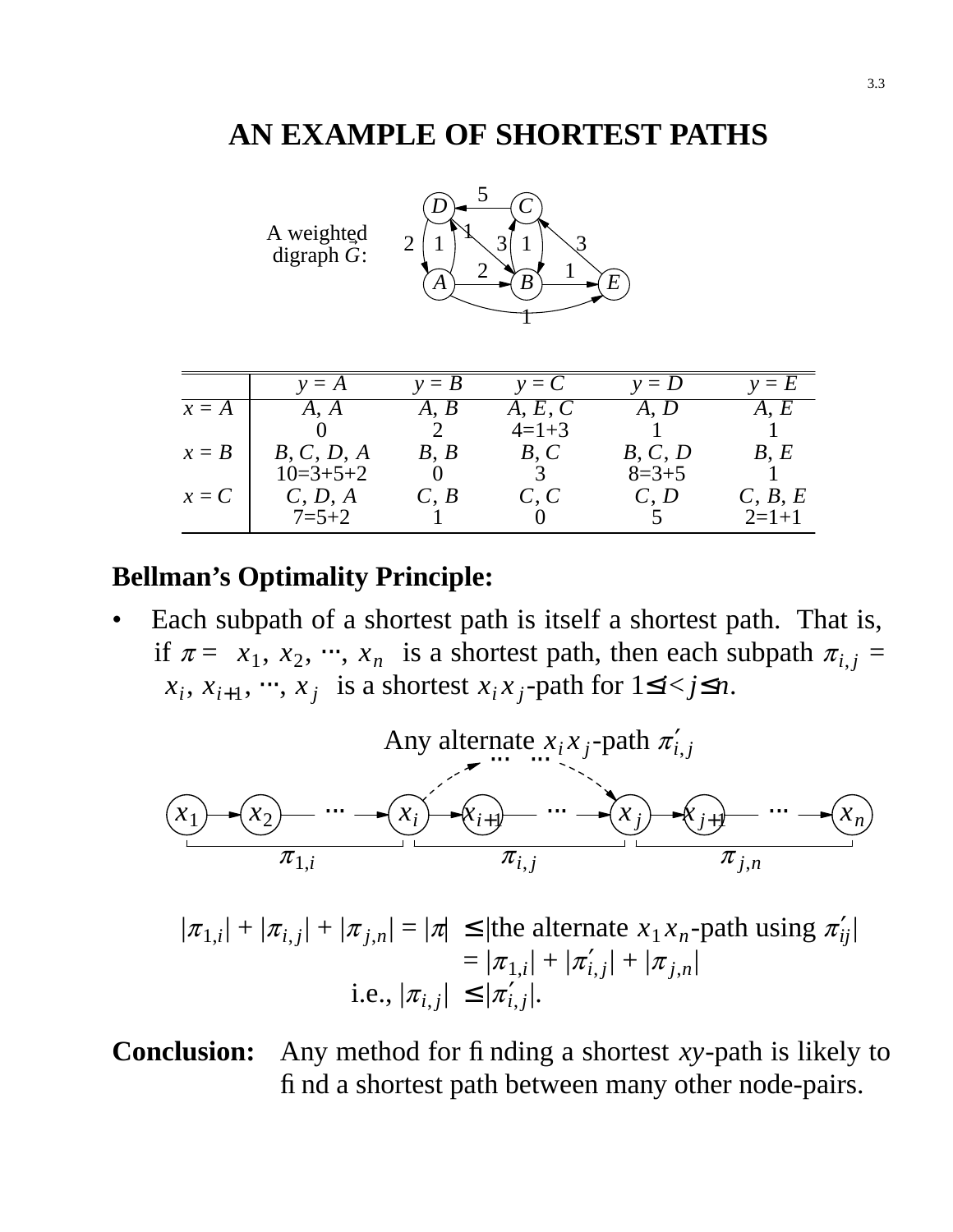### **Question:**

•? What does the following shortest path  $\pi_m(x_3, x_9)$  in some weighted digraph  $\vec{G}$  say about some other shortest paths and their lengths?



- •? Assume that  $c(x, y) > 0$  for each link  $(x, y)$  and let  $d(x, y) =$  $|\pi_m(x, y)|$ , with  $d(x, x) = 0$  for all *x*. Which of the following are true?
	- (i)  $d(x, y) \ge 0$  for all *x* and *y*, and = 0 if and only if  $x = y$ .
	- (ii)  $d(x, y) = d(y, x)$  for all *x*, *y*.
	- (iii)  $d(x, z) \leq d(x, y) + d(y, z)$  for all *x*, *y*, and *z*.

If  $c(x, y) = 0$  for one or more links  $(x, y)$ ,  $x \neq y$ , then which of the properties (i)-(iii) might cease to hold?

- •? Under what condition can we delete a link  $(x_p, x_q)$  in  $\vec{G}$  without affecting any  $|\pi_m(x_i, x_j)|$ ,  $1 \le i, j \le N$ ? Verify your solution using the digraph  $\vec{G}$  on page 3.3. Can the deletions be performed in any order?
- •? Assume that  $\vec{G} = (V, \vec{E})$  contains no extraneous link (see the previous problem) and that each  $c(x_i, x_j) > 0$ . If you are given all  $|\pi_m(x_i, x_j)|$ ,  $1 \le i \ne j \le N$ , how will you determine the links in  $\vec{G}$  and the weights? Verify your solution using the digraph  $\vec{G}$  on page 3.3. Does you solution work if one or more  $c(x_i, x_j) \le 0$ but there is no negative cost cycle?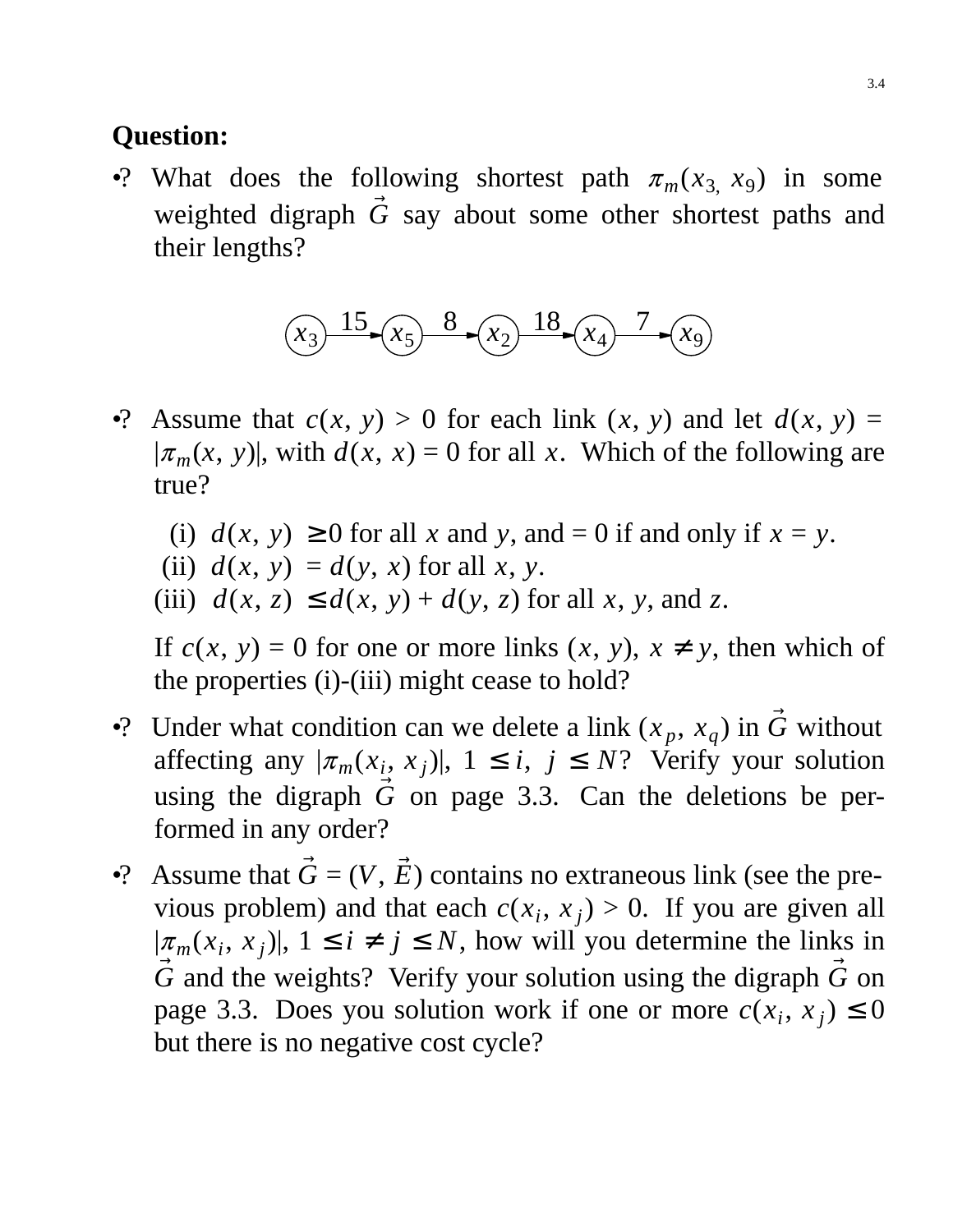# **TREE OF SHORTEST-PATHS IN DIGRAPHS**



• Bold links show the tree of shortest-paths to various nodes.

The tree of acyclic paths from *A*; shown next to each node is the length of the path from root  $= A$ .

#### **Some Important Observations:**

- Any subpath of a shortest path is a shortest path.
- The shortest paths from a startNode to other nodes can be chosen so that they form a tree.

## **Question:**

- •? What are some minimum changes to the link-costs that will make  $\langle A, B, E, C \rangle$  the shortest *AC*-path?
- •? Show the new tree of acyclic paths and the shortest paths from startNode =  $A$  after adding the link  $(D, B)$  with cost 1.
- •? Also show the tree of acyclic paths and the shortest paths from the startNode  $= D$ .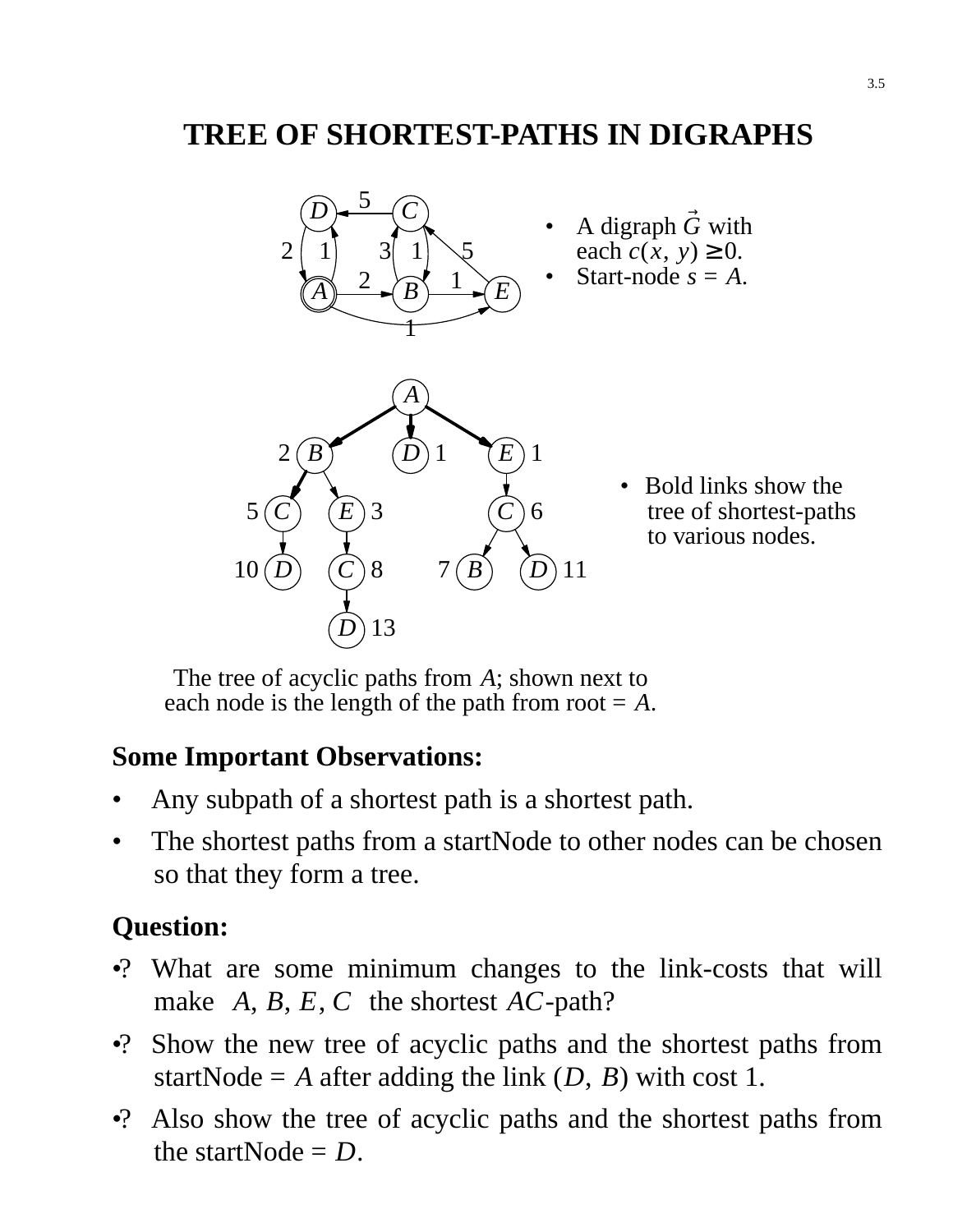## **ILLUSTRATION OF DIJKSTRA'S SHORTEST-PATH ALGORITHM**



- $d(x)$  = length of best path known to *x* from the startNode  $=$   $A$ .
- A node is closed if shortest path to it known.
- A node is OPEN if a path to it known, but no shortest path is known.

"?,?" indicates unknown values, "
<sup>...</sup>" indicates no changes, and "−" indicates path-length not computed (would not have changed any way).

| $\overline{Open}$        | Node                  | Links            |      |          |         | $d(x)$ and parent(x) = node previous to x |                 |
|--------------------------|-----------------------|------------------|------|----------|---------|-------------------------------------------|-----------------|
| <b>Nodes</b>             | Closed                | processed        | A    | B        |         |                                           | $E_{\parallel}$ |
| ${A}$                    | Ø                     |                  | 0, A | $?$ , ?  | $?$ , ? | $\overline{?}$                            | $\overline{?}$  |
| ${B}$<br>${B, D}$        | A                     | (A, B)<br>(A, D) |      | 2, A     |         | 1, A                                      |                 |
| ${B, D, E}$              | (A, E)                |                  |      |          |         |                                           | 1, A            |
| ${B, E}$                 | D                     | (D, A)<br>(D, B) |      | $\cdots$ |         |                                           |                 |
| ${B, C}$                 | $E\,$                 | (E, C)           |      |          | 6, E    |                                           |                 |
| $\{C\}$                  | $\boldsymbol{B}$      | (B, C)<br>(B, E) |      |          | 5, B    |                                           |                 |
| $\overline{\varnothing}$ | $\mathcal{C}_{0}^{0}$ | (C, B)<br>(C, D) |      |          |         |                                           |                 |

## **Question:**

- •? List all paths from *A* that are looked at (length computed) above.
- •? When do we look at a link  $(x, y)$ ? How many times do we look at a link (*x*, *y*)?
- •? What might happen if some  $c(x, y) < 0$ ?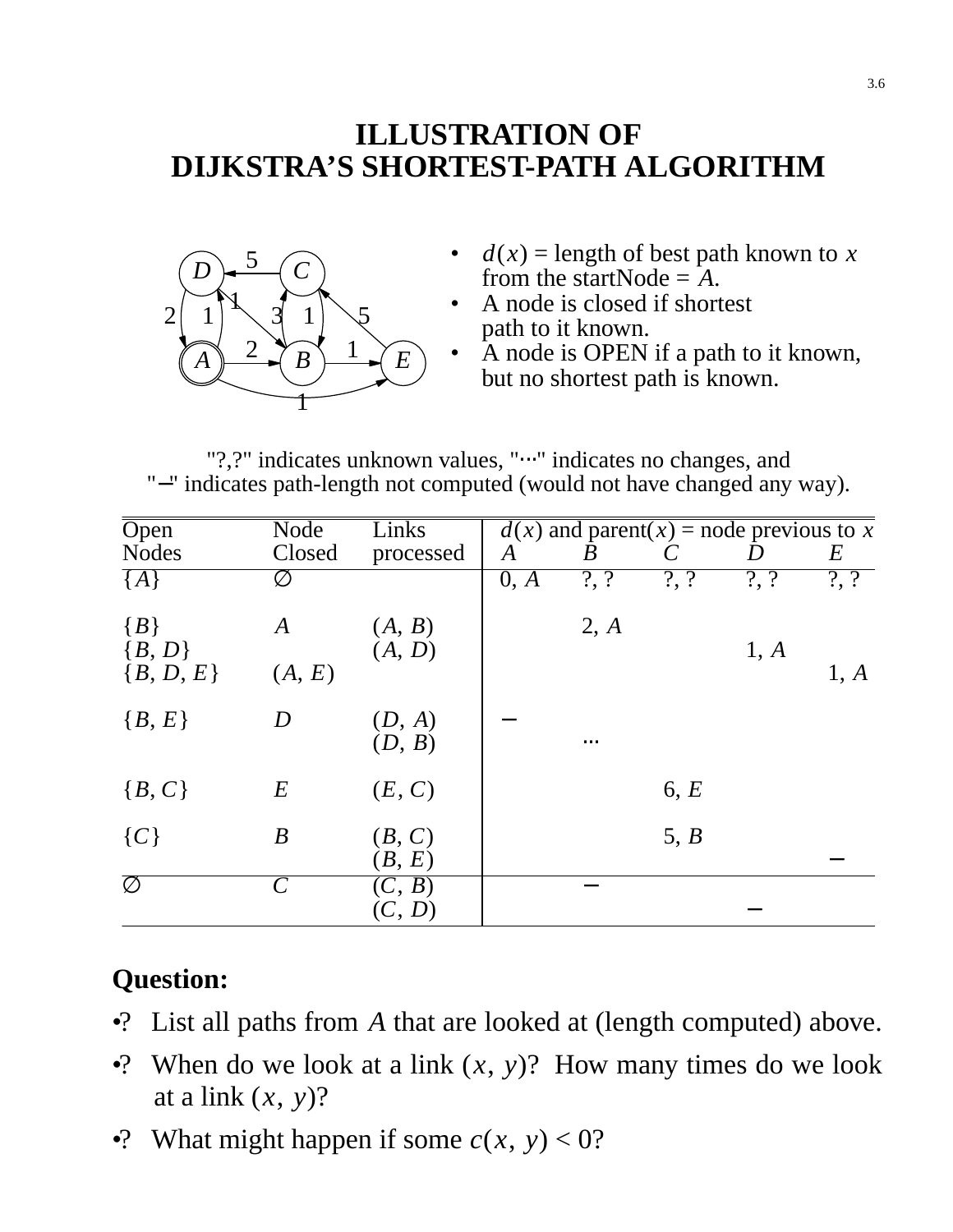# **MORE ON BUILDING SHORTEST-PATHS**



(i) A slightly modified form of  $\vec{G}$  page 3.4;  $c(E, C) = 5$ .



#### **Method**

- Exploits input-property "each  $c(x, y) \ge 0$ " and the outputproperty "tree-structure of shortest-paths from start-node *s*".
- Maintains a tree of currently best known paths  $\pi(s, x)$  from *s* for various *x*;  $d(x) = |\pi(s, x)|$ .
- Extends  $\pi(s, x)$  by adding links  $(x, y)$  from *x only* if  $\pi(s, x)$  $= \pi_m(s, x)$ , i.e.,  $x = a$  *terminal* node and  $d(x)$  is minimum among terminal nodes. This step is called *closing* of *x*.

### **Successive States of the Tree of Current**  $\pi(s, x)$ 's:

- The tree links are shown in bold.
- The closing of *B* gives the final tree  $T(A)$ .





 $(i)$  Closing  $s = A$ .





(iii) Closing *E*.



(iv) Closing *B*; parent(*C*) changed.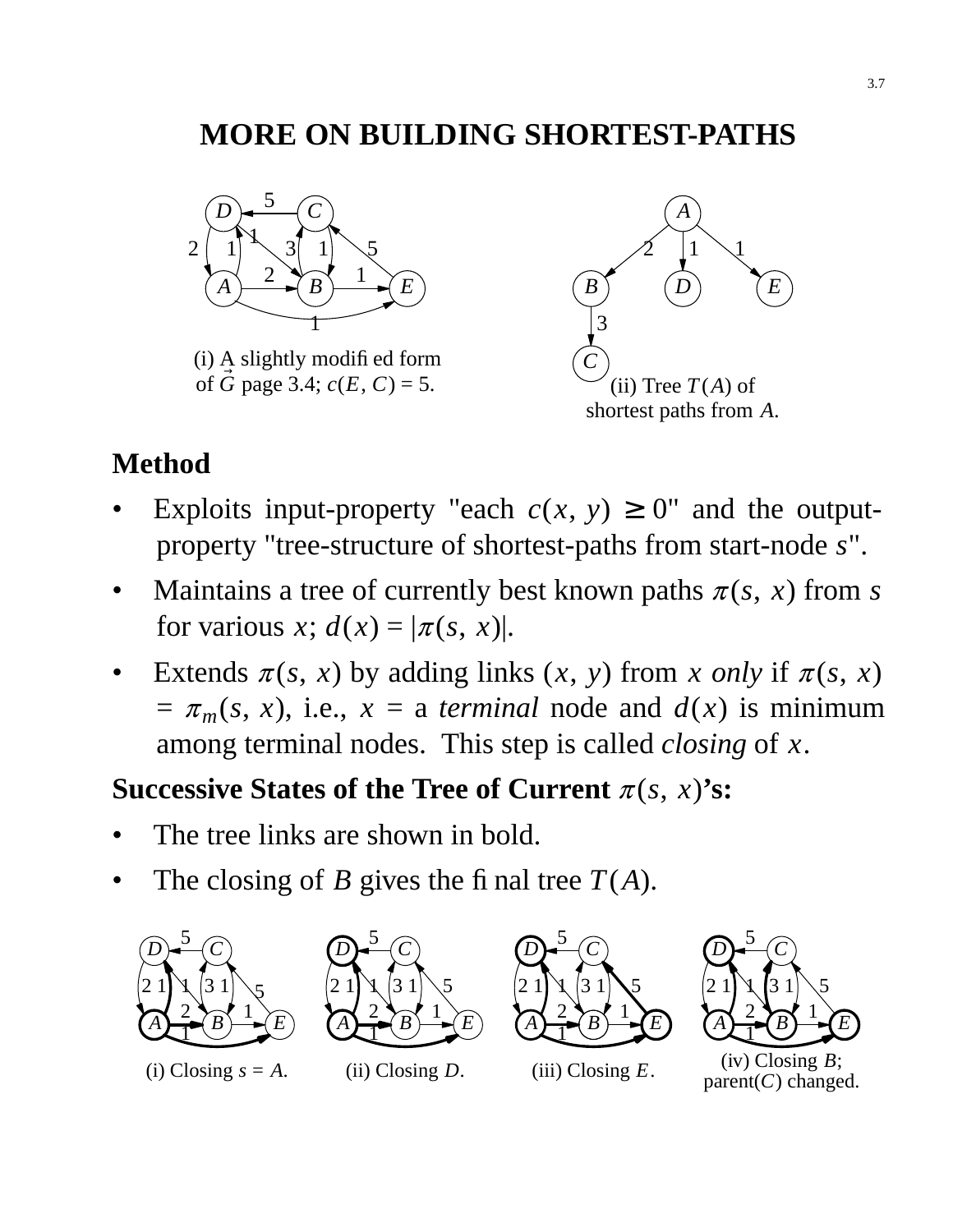# **DIJKSTRA'S ALGORITHM**

**Terminology** (OPEN∩CLOSED = ∅):

 $\pi_m(s, x) = A$  shortest length *sx*-path (from *s* to *x*).

- $CLOSED = {x: \pi_m(s, x) \text{ is known}}.$ 
	- OPEN =  $\{x: \text{some } \pi(s, x) \text{ is known but } x \notin \text{CLOSED}\}.$

**Algorithm DIJKSTRA** (shortest paths from *s*):

- **Input:** AdjList(*x*) for each node *x* in  $\vec{G}$ , each  $c(x, y) \ge 0$ , a start-node *s*, and possibly a goal-node *g*.
- **Output:** A shortest *sg*-path (or *sx*-path for each *x* reachable from *s*).
- 1. [Initialize.]  $d(s) = 0$ , mark *s* OPEN, parent(*s*) = *s* (or NULL), and all other nodes are unmarked.
- 2. [Choose a new closing-node.] If (no OPEN nodes), then there is no *sg*-path and stop. Otherwise, choose an OPEN node *x* with the smallest  $d(·)$ , with preference for  $x = g$ . If  $x = g$  or all but one node are closed, then stop.
- 3. [Close *x* and Expand  $\pi_m(s, x)$ .] Mark *x* CLOSED and for (each  $y \in adjList(x)$  and *y* not marked CLOSED) do:
	- if (*y* not marked OPEN or  $d(x)+c(x, y) < d(y)$ ) then let parent(*y*) = *x*,  $d(y) = d(x) + c(x, y)$ , and mark *y* OPEN.
- 4. Go to step (2).

# **Complexity:**  $O(N^2)$ .

- A node *x* is marked CLOSED at most once and hence a link (*x*, *y*) is processed at most once.
- Each iteration of steps  $(2)$  and  $(3)$  takes  $O(N)$  time.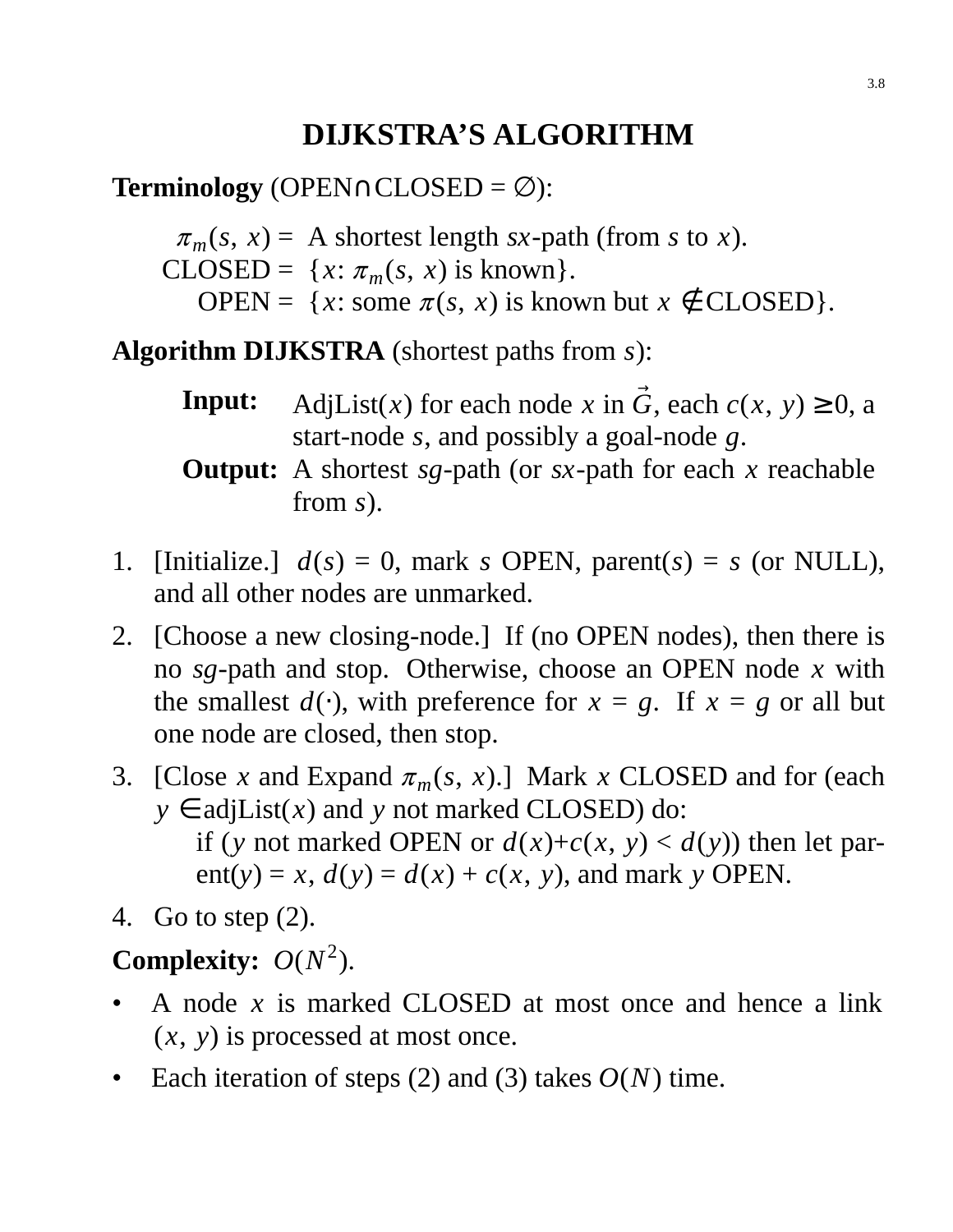## **FLOYD'S METHOD FOR SHORTEST-PATHS FOR ALL NODE-PAIRS**



- If  $(x_i, x_j) \notin \vec{G}$ , then let  $c(x_i, x_j) = \infty$  $(i.e., a large number L, say, L = 1 +$  $\sum |c(x_p, x_q)|$  (summed over all links in  $\vec{G}$ ) •
- Assume momentarily that each  $c(x_i, x_j)$  $\geq 0$  and each  $c(x_i, x_i) = 0$ . •

### **Floyd's Equations:**

- Let  $F^k(i, j)$  = The shortest length of an  $x_i x_j$ -path which uses zero or more intermediate node from  $\{x_1, x_2, \dots, x_k\}$ .
- For all  $1 \leq i, j \leq N$  and  $k \geq 1$ , (1)  $F^0(i, j) = c(x_i, x_j)$  if  $i \neq j$  and  $F^0(i, i) = 0$  for each *i*. (2)  $F^k(i, j) = \min$  $\overline{\phantom{a}}$  $\big\{$  $\lfloor$  $F^{k-1}(i, j)$  (if  $x_k$  is not used)  $F^{k-1}(i, k) + F^{k-1}(k, j)$  (if  $x_k$  is used) (3)  $F^N(i, j) = |\pi_m(x_i, x_j)|$ , where  $N = \text{\#(nodes)}$



### **Remarks:**

- The equations (1)-(3) hold even if one or more  $c(x_i, x_j) < 0$  as long as there is no cycle whose total cost is  $< 0$ . A negative cost cycle is detected if  $F^k(i, i) < 0$  for some *k* and *i*.
- $F^k(i, j) \leq F^{k-1}(i, j)$ , i.e.,  $F^k(i, j)$  gradually decreases to the final value  $|\pi_m(x_i, x_j)|$  as *k* increases from 0 to *N*.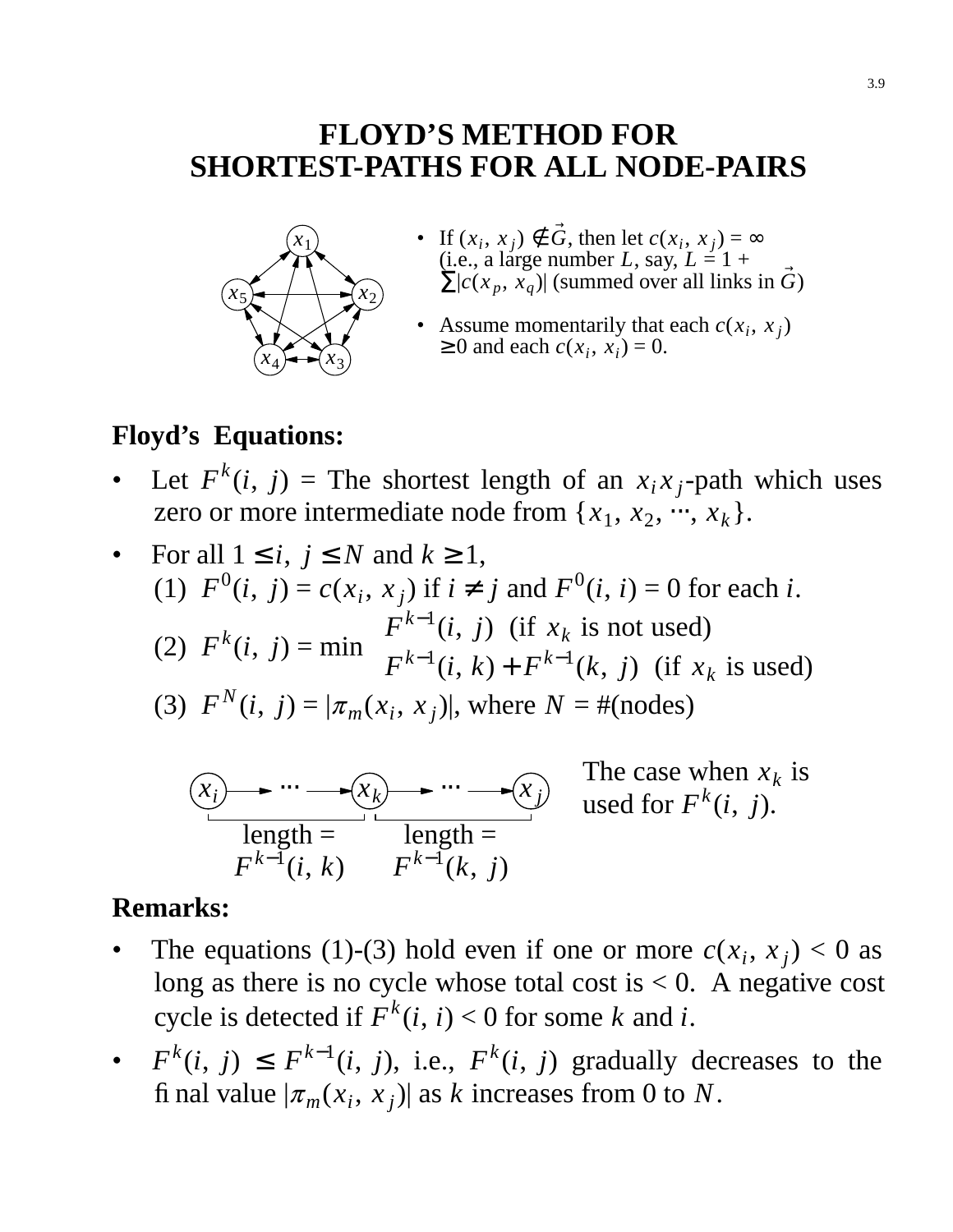## **FLOYD'S SHORTEST PATH ALGORITHM FOR ALL NODE-PAIRS**

#### **Observation:**

• For  $k \ge 1$ ,  $F^k(i, k) = F^{k-1}(i, k)$  and  $F^k(k, j) = F^{k-1}(k, j)$  if no negative cycle is detected at the iteration for  $(k - 1)$ .

$$
F^{k}(i, k) = \min \begin{cases} F^{k-1}(i, k), \\ F^{k-1}(i, k) + F^{k-1}(k, k) \end{cases}
$$

$$
= F^{k-1}(i, k)
$$

Similarly,  $F^{k}(k, j) = F^{k-1}(k, j)$ . **Algorithm FLOYD:**

> **Input:** The link-costs  $c(x_i, x_j)$  of a digraph on *N* nodes;  $c(x_i, x_i) = 0$  for each  $1 \le i \le N$ .

> **Output:** The costs  $F[i, j]$  of an optimal  $x_i x_j$ -path for all 1  $\leq i, j \leq N$  if there is no negative cycle.

- 1. [Initialize.] For  $(1 \le i, j \le N)$ , let  $F[i, j] = c(x_i, x_j)$ .
- 2. For  $(k = 1, 2, ..., N)$  do the following:
	- For (1 ≤ *i*, *j* ≤ *N* and *k* ≠ *i*, *j*), let *F*[*i*, *j*]=min{*F*[*i*, *j*],  $F[i, k] + F[k, j]$ .
	- If (some  $F[i, i] < 0$ ) stop.

## **Complexity:** =  $\Theta(N^3)$ :

- Step (1) takes  $\Theta(N^2)$  time.
- Each iteration for *k* in step (2) takes  $\Theta(N^2)$  time.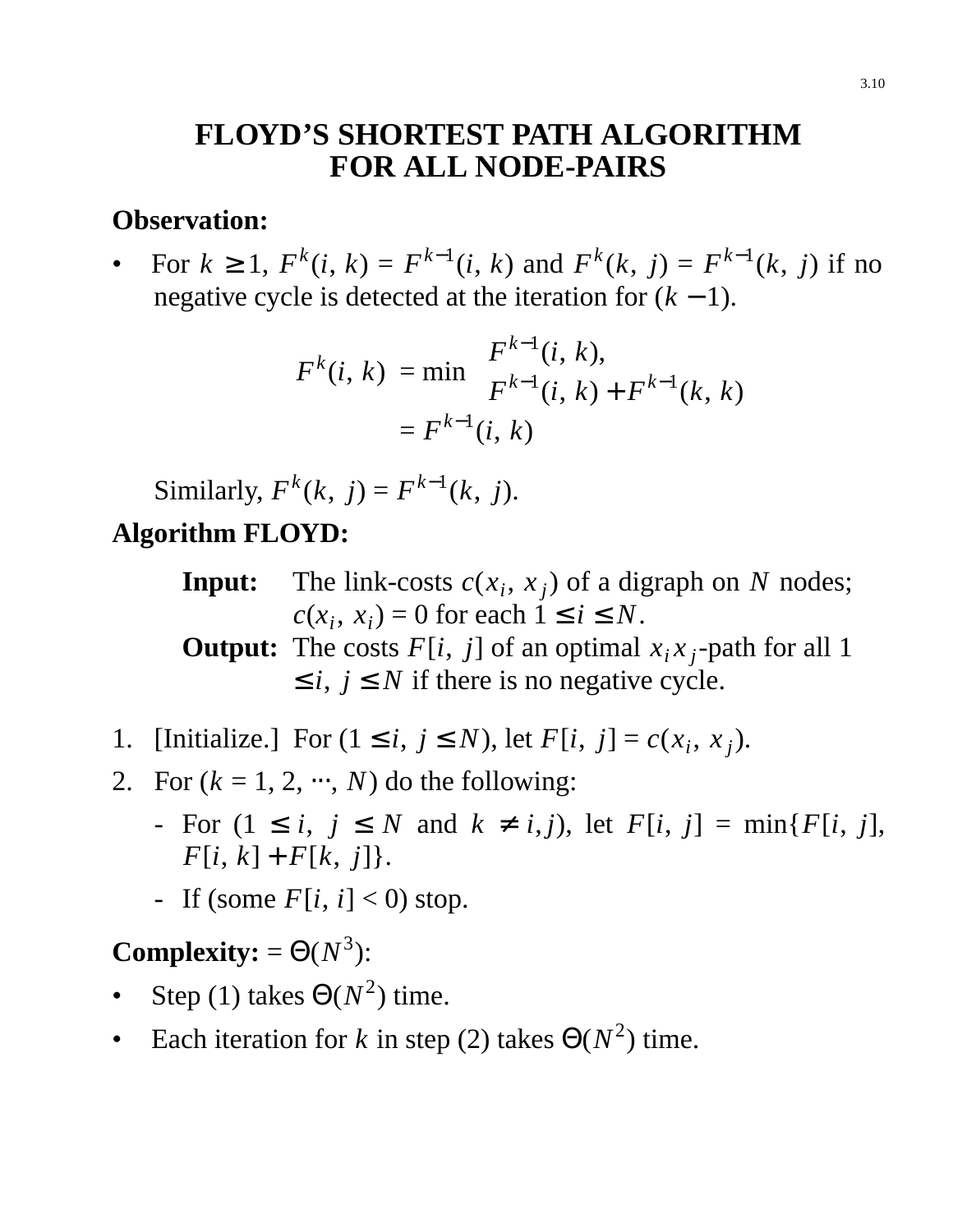## **KEEPING TRACK OF SHORTEST PATHS**

- **Path**  $\pi_i^k$  $\sum_{i,j}^{k}$  **:** An *x*<sub>*i*</sub> *x*<sub>*j*</sub>-path corresponding to *F*<sup>*k*</sup>(*i*, *j*), i.e., has length  $F^k(i, j)$  and uses only the nodes  $\{x_1, x_2, \dots, x_k\}$  as possible intermediate nodes.
- Let *Next*<sup>*k*</sup>(*i*, *j*) = the node next to  $x_i$  on  $\pi_i^k$ *i*, *j* .
- Compute *Next*<sup>*k*</sup>(*i*, *j*) along with  $F^k(i, j)$  as follows. (1) *Next*<sup>0</sup>(*i*, *j*) = *j* (2) *Next*<sup>*k*</sup>(*i*, *j*) =  $\vert$  $\big\{$  $\lfloor$ *Next*<sup>k-1</sup>(*i*, *j*), if  $F^k(i, j) = F^{k-1}(i, j)$ *Next*<sup>k-1</sup>(*i*, *k*), if  $F^k(i, j) < F^{k-1}(i, j)$
- The final  $x_i x_j$ -path is given by  $\langle x_i, x_{i_1}, x_{i_2}, \dots, x_j \rangle$ , where  $i_1 =$ *Next*<sup>*N*</sup>(*i*, *j*), *i*<sub>2</sub> = *Next*<sup>*N*</sup>(*i*<sub>1</sub>, *j*), and so on.

**Example.** Consider a slightly different digraph shown below.



$$
F^4(A, B) = 3
$$
,  $\pi_{A,B}^4 = \langle A, D, C, B \rangle$ , Next<sup>4</sup> $(A, B) = D$ .  
\n $F^4(D, B) = 2$ ,  $\pi_{D,B}^4 = \langle D, C, B \rangle$ , Next<sup>4</sup> $(D, B) = C$ .  
\n $F^4(C, B) = 1$ ,  $\pi_{C,B}^4 = \langle C, B \rangle$ , Next<sup>4</sup> $(C, B) = B$ .

#### **Question:**

•? Show the successive values of *Next*<sup>5</sup>( $\cdot$ ,  $\cdot$ ) in relation to  $F^5(A, B)$ and  $\pi_A^5$ *A*,*B* .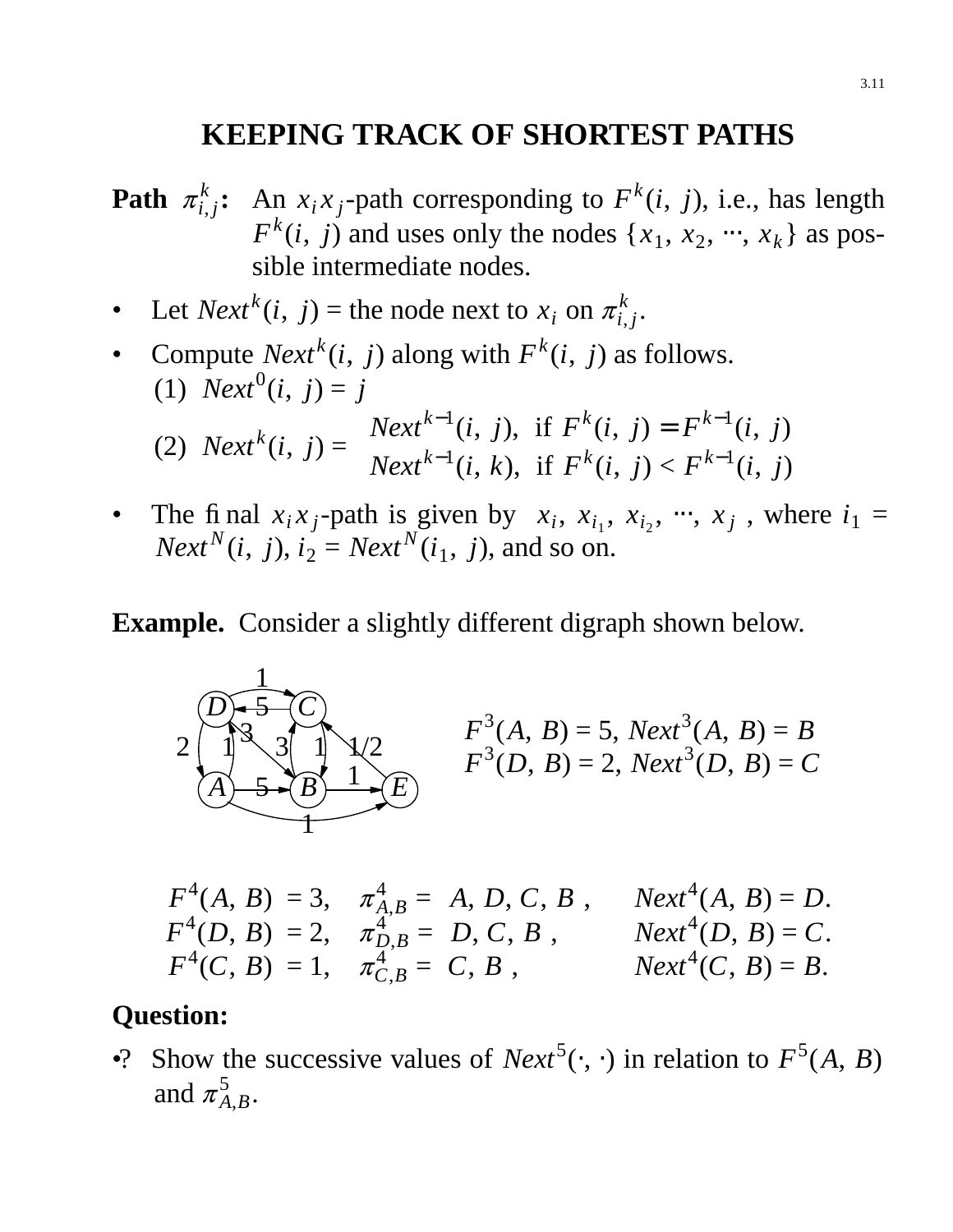### **ALTERNATE METHOD FOR KEEPING TRACK OF SHORTEST PATHS**

- Let *Best*<sup>*k*</sup>(*i*, *j*) = min { *p*:  $F^p(i, j) = F^k(i, j)$  }.
- Compute *Best*<sup>*k*</sup>(*i*, *j*) along with  $F^k(i, j)$  as follows:
	- (1)  $Best^0(i, j) = 0$  (initialization).
	- (2) *Best*<sup>*k*</sup>(*i*, *j*) = *k* if  $F^k(i, j) < F^{k-1}(i, j)$  for  $k \ge 1$ ; otherwise,  $Best^{k}(i, j) = Best^{k-1}(i, j)$ .

**Example.** Consider the digraph shown below.



| $F^4(A, B) = 3, \quad \pi_{A,B}^4 = \langle A, D, C, B \rangle,$ | $Best^4(A, B) = 4.$ |
|------------------------------------------------------------------|---------------------|
| $F^3(A, D) = 1, \quad \pi_{A, D}^3 = \langle A, D \rangle,$      | $Best^3(A, D) = 0.$ |
| $F^3(D, B) = 2, \quad \pi_{D, B}^3 = \langle D, C, B \rangle,$   | $Best^3(D, B) = 3.$ |
| $F^2(D, C) = 1, \quad \pi_{D,C}^2 = \langle D, C \rangle,$       | $Best^2(D, C) = 0.$ |
| $F^2(C, B) = 1, \quad \pi_{C, B}^2 = \langle C, B \rangle,$      | $Best^2(C, B) = 0.$ |

### **Question:**

- •? Show the successive values of  $\text{Best}^k(\cdot, \cdot)$  in relation to  $F^5(A, B)$ and  $\pi_A^5$ *A*,*B* .
- •? Give a pseudocode for constructing a shortest  $x_i x_j$ -path  $\pi_m(x_i, x_j)$  from *Best*<sup>N</sup>(*i*, *j*)'s.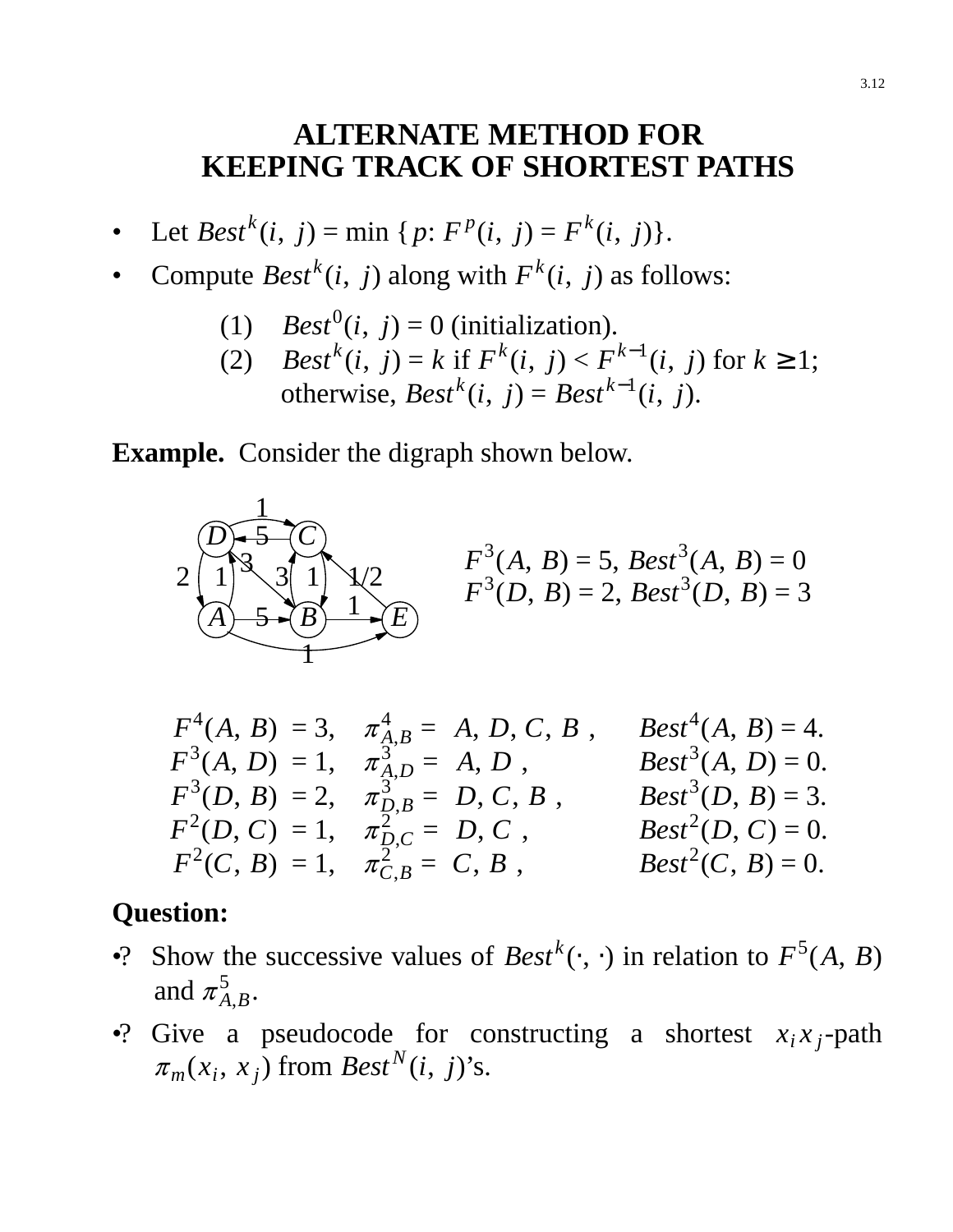# **THE NEW PATH**  $\langle A, B, C, B, E \rangle$ **EXAMINED IN COMPUTING** *F* 3 (*A*, *E*)



3 1

*E*

The part of  $\vec{G}$  used for computing  $F^3(A, E) = 1$ , with nodes *A* and *E* specially marked;  $\pi_{A,E}^2 = \langle A, E \rangle$ .

The part of  $\vec{G}$  used for computing  $F^2(A, C) = 5$ , with nodes *A* and *C* specially marked;  $\pi_{A,C}^2 = \langle A, B, C \rangle$ .



 $\overline{A}$   $\rightarrow$   $\overline{\rightarrow}$   $\overline{B}$ 2

> The part of  $\vec{G}$  used for computing  $F^2(C, E) = 2$ , with nodes *C* and *E* specially marked;  $\pi_{C,E}^2 = \langle C, B, E \rangle$ .

$$
F^{3}(A, E) = 1 = \min \begin{cases} F^{2}(A, E) = 1, \\ F^{2}(A, C) + F^{2}(C, E) = 5 + 2 = 7 \end{cases}
$$



The part of  $\vec{G}$  used for computing  $F^2(A, E) = 1$ , with nodes *A* and *E* specially marked;  $\pi_{A,E}^2 = \langle A, E \rangle$ .

# **Question:** Do we examine the path  $\langle C, D, A, E \rangle$  in  $\vec{G}$  shown on previous page − explain your answer.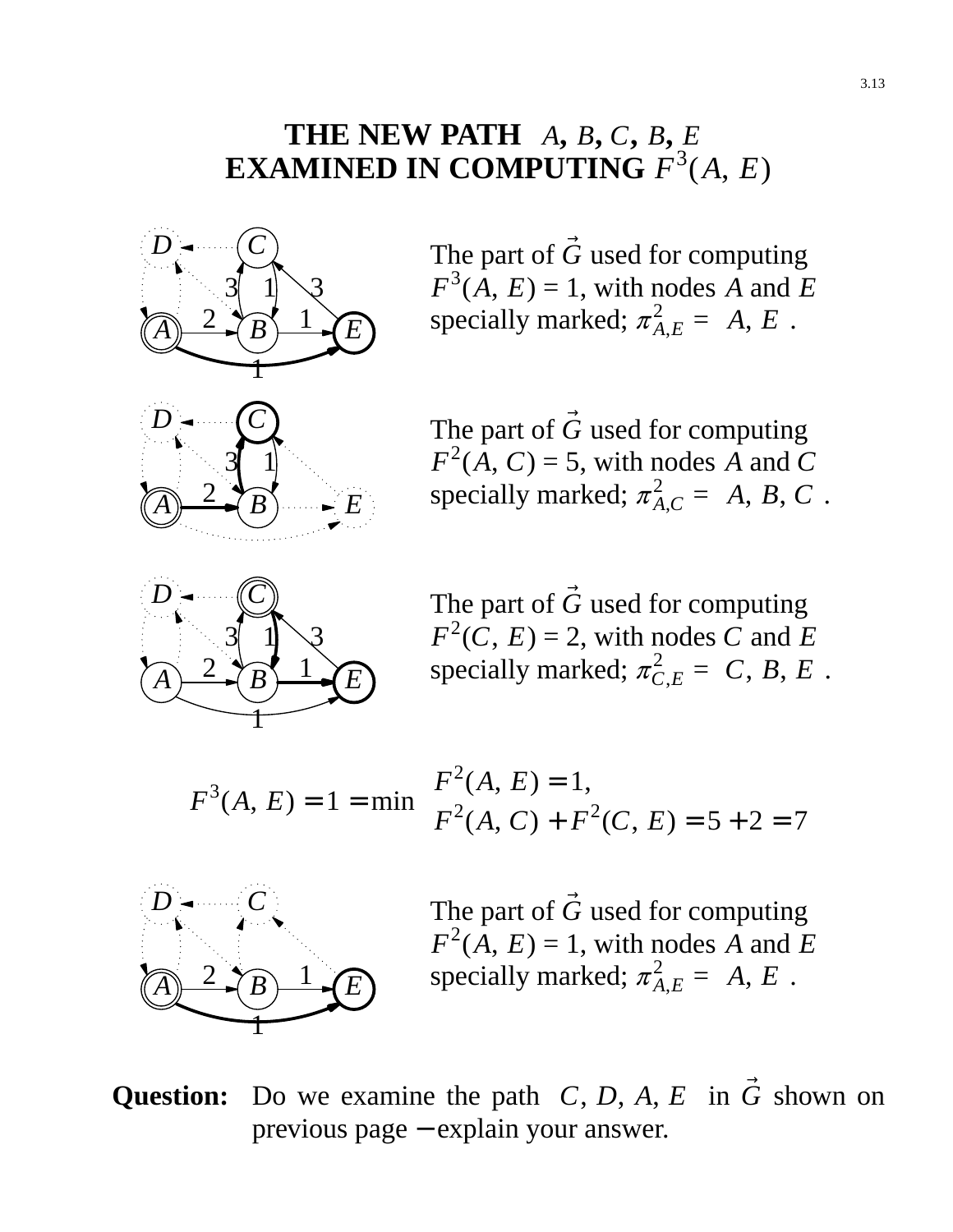# **MOST ACYCLIC PATHS ARE NOT EXAMINED IN FLOYD'S ALGORITHM**

# **One Additional**  $x_i x_j$ -path is Examined per Iteration:

• In computing  $F^{k-1}(i, k) + F^{k-1}(k, j)$  we implicitly consider the path  $\pi^{k-1}_{i,k}$  $\frac{k-1}{i,k}$ .  $\pi_{k,j}^{k-1}$  $k$ <sup>*k*-1</sup></sup>/<sub>*k*</sub>,*j* for *k* ≥ 1 and *k* ≠ *i*, *j*.

## **Total Number of** *x<sup>i</sup> x <sup>j</sup>* **-Paths Considered:**

- At most  $N + 1$ , which may include some cyclic paths.
- Most of  $\Theta((N-2)!)$  acyclic  $x_i x_j$ -paths are not examined.

## **Total Number of Paths Considered:** Θ(*N* 3 ).



All links not shown have cost 20.

• 
$$
x_1 = A, x_2 = B, \dots, x_5 = E.
$$

## **Path**  $\langle A, B, C, E \rangle$  **Not Examined:**

- If this path were examined in computing  $F^k(A, E)$ , i.e.,  $F<sup>k</sup>(1, 5)$ , then  $k = 3$  (why?). However, the new path examined in computing  $F^3(A, E)$  is  $\pi^2_{A,C}$ .  $\pi^2_{C,E} = \langle A, B, C, B, E \rangle$ .
- **Question:** What is the smallest *k* such that  $F^k(i, i) < 0$  for some *i* for the digraph below? What is that *i*?

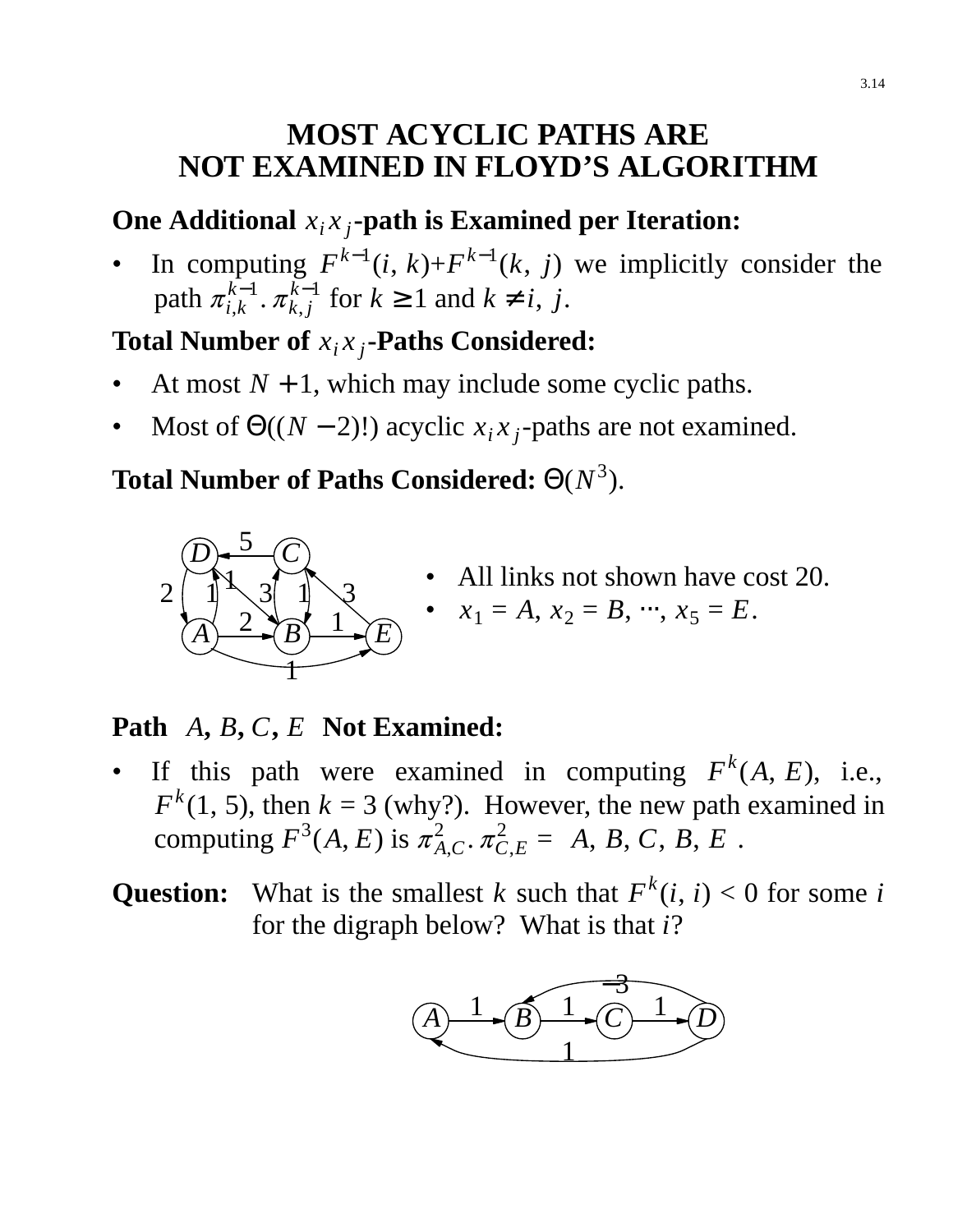#### **EXERCISE**

1. Suppose the following path is a shortest  $x_3x_9$ -path in some digraph *G* with non-negative link-costs. For each shortest subpath  $\pi_m(x_i, x_j)$  of  $\pi_m(x_3, x_9)$ , indicate the smallest *k* (which may depend on *i* and *j*) such that we will *definitely* have  $F^k(i, j)$  $= |\pi_m(x_i, x_j)|$  no matter what the costs of other links in *G* are. Give an example to show that we may have  $F^n(i, j)$  =  $|\pi_m(x_i, x_j)|$  for some  $n < k$  in some cases, though this may not be guaranteed for all costs.



2. Show the matrices  $F^4[i, j]$  and  $Next^4[i, j]$ ,  $1 \le i, j \le 5$ , for the digraph below. Also, show all *AE*-paths and *EA*-paths whose lengths are computed by Floyd's algorithm.



- All links not shown have cost 20.  $x_1 = A, x_2 = B, \dots, x_5 = E.$
- 3. Suppose  $0 \le c(x, y) \le 1$  for each link  $(x, y)$  and  $a \wedge b = \min(a,$ *b*). We define the cost of a path  $\pi(x_1, x_n) = \langle x_1, x_2, \dots, x_n \rangle$  by  $C_{\min}(\pi) = c(x_1, x_2) \land c(x_2, x_3) \land \cdots \land c(x_{n-1}, x_n)$  and let  $M_{\text{min}}(x, y) = \max\{C_{\text{min}}(\pi): \text{ for all paths } \pi = \pi(x, y)\}.$  If we think of  $c(x, y)$  as the traffic flow from x to y, then  $C_{\min}(\pi)$  is the traffic flow along the path  $\pi$ .
	- (a) Show  $M_{\text{min}}(A, B)$ ,  $M_{\text{min}}(B, C)$ , and  $M_{\text{min}}(A, C)$  and a corresponding path for each case for the digraph below.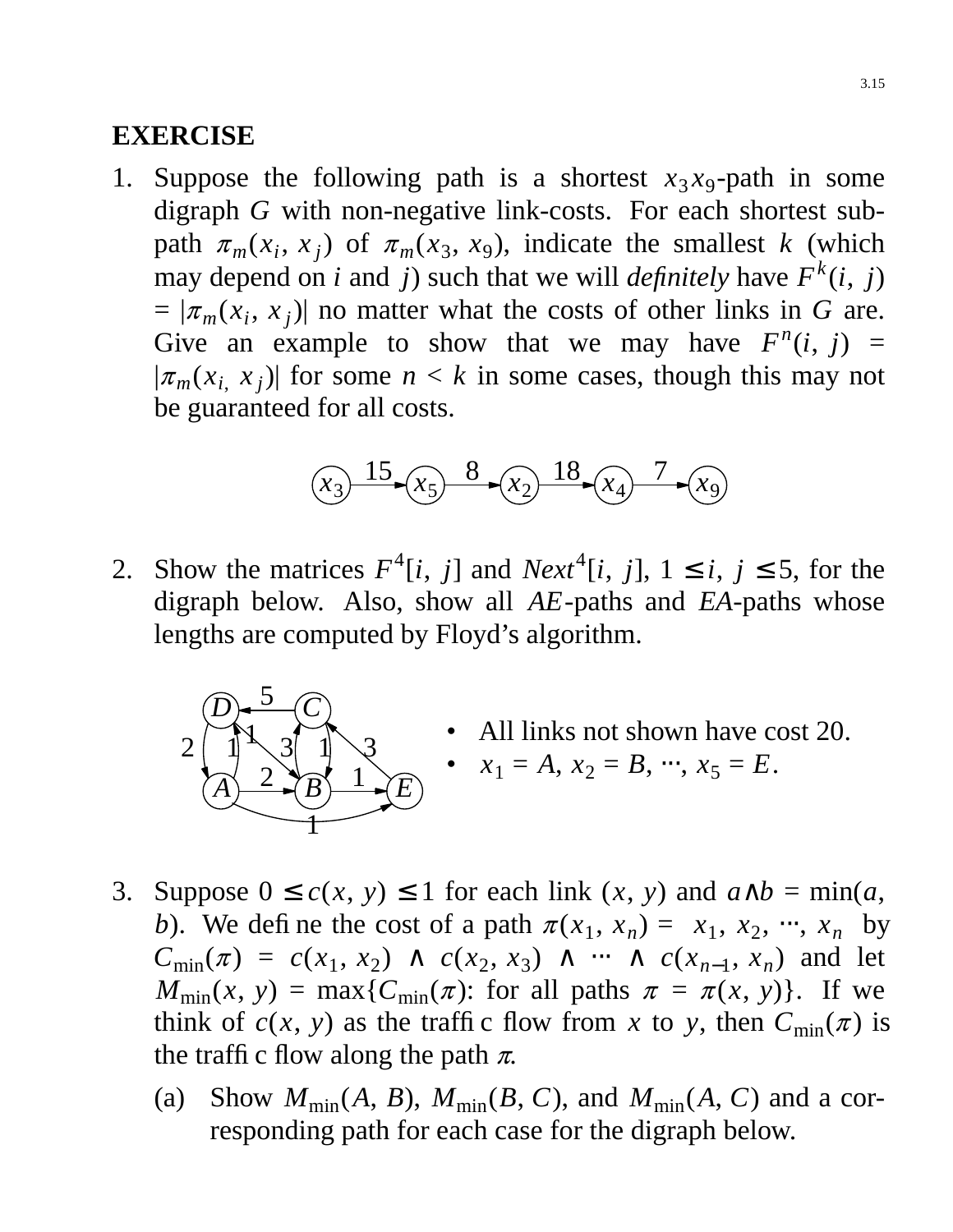

- $c(x, y) = c(y, x)$  for all  $(x, y)$ . •  $c(x, y) = 0$  if  $(x, y)$  is not present. •  $c(x, x) = 1$  for all *x*.
- (b) Is it true that  $M_{\text{min}}(x, z) \ge \min\{M_{\text{min}}(x, y), M_{\text{min}}(y, z)\}\)$  for all  $x$ ,  $y$ , and  $z$ ? Explain.
- (c) Which of the equations (i)-(iii) in Problem 2 on page 3.5 are still true for  $d(x, y) = M_{min}(x, y)$  and why?
- (d) Write recursive equations (similar to Floyd's equations) for computing  $M_{\text{min}}(x, y)$ .
- (e) Is it true that we need to consider only the acyclic-paths in computing  $M_{\text{min}}(x, y)$  (why)?
- 4. [Recursive approach to computing all shortest-path lengths  $d(i, j) = |\pi_m(x_i, x_j)|$ .] Assume that you have computed the shortest-path lengths  $d_N(i, j)$ ,  $1 \le i, j \le N$ , in the digraph  $G_N$  on the first *N* nodes  $\{x_1, x_2, \dots, x_N\}$ . Show how to compute  $d_{N+1}(i, j)$ ,  $1 \le i, j \le N+1$ , in the digraph  $G_{N+1}$  using the results for  $G_N$ . Verify your results using the digraph in Problem 2 (with  $A = x_1, B = x_2$ , etc.) and show the 4×4 matrix for  $d_4(i, j)$ 's and the  $5 \times 5$  matrix of  $d_5(i, j)$ 's. Show the additional term in  $T(N + 1) = T(N) + \cdots$  using the appropriate notation  $O(\cdot)$ , or Θ(·), or  $\Omega$ (·), where  $T(N + 1)$  is the time required to compute  $d_{N+1}(i, j)$ 's; also, express  $T(N)$  in the form  $O(·)$ ,  $\Omega(·)$ , or  $\Theta(·)$ , as appropriate.
- 5. Let *count*<sup>k</sup>(*i*, *j*) = #(acyclic *x<sub>i</sub>x<sub>j</sub>*-paths corresponding to  $F^k(i, j)$ , i.e., with length  $F^k(i, j)$  and  $\{x_1, x_2, \dots, x_k\}$  as possible intermediate nodes). Argue that the equations for computing *count*<sup>*k*</sup>(*i*, *j*) below are correct. For each *k*,  $1 \le k \le 6$ , show the matrix of *count*<sup>k</sup>(*i*, *j*) for the digraph with  $N = 6$  nodes and the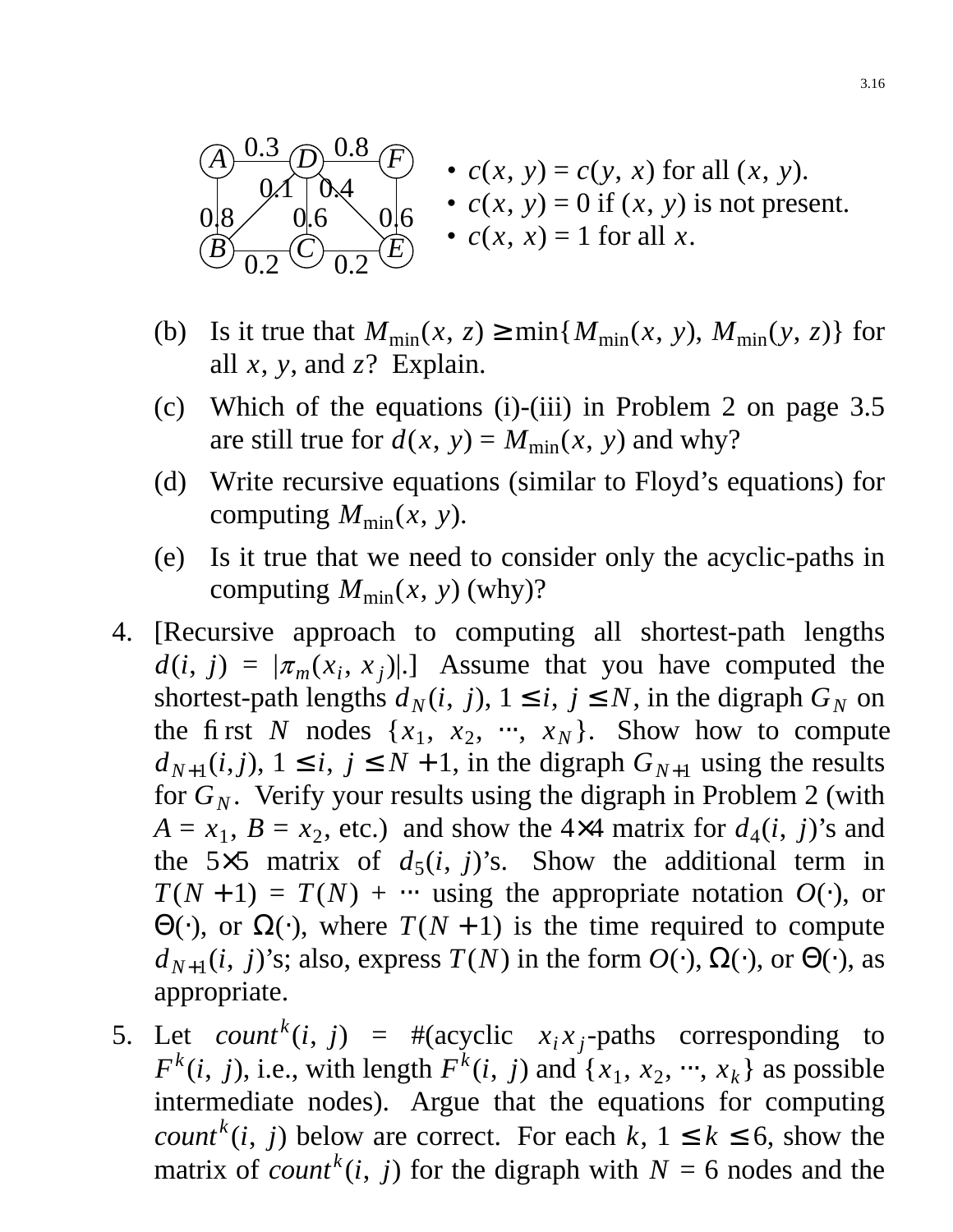costs  $c(x_i, x_j) = |i - j|$  for  $1 \le i \ne j \le N$ ; show only the nonzero counts for improved readability. List the paths corresponding to *count*<sup>4</sup> $(2, 6)$ .

*count <sup>k</sup>* (*i*, *j*) = *count <sup>k</sup>*−<sup>1</sup> (*i*, *k*)×*count <sup>k</sup>*−<sup>1</sup> (*k*, *j*), if *F k*−1 (*i*, *j*) > *F k*−1 (*i*, *k*) + *F k*−1 (*k*, *j*) *count <sup>k</sup>*−<sup>1</sup> (*i*, *j*), if *F k*−1 (*i*, *j*) < *F k*−1 (*i*, *k*) + *F k*−1 (*k*, *j*) *count <sup>k</sup>*−<sup>1</sup> (*i*, *k*)×*count <sup>k</sup>*−<sup>1</sup> (*k*, *j*) + *count <sup>k</sup>*−<sup>1</sup> (*i*, *j*), if *F k*−1 (*i*, *j*) = *F k*−1 (*i*, *k*) + *F k*−1 (*k*, *j*)

- 6. Let  $\overline{count}^k(i, j) = \text{#(acyclic } x_i x_j \text{ paths using the nodes } \{x_1, x_2, \}$  $\cdots$ ,  $x_k$ } as possible intermediate nodes and which have length >  $F^k(i, j)$ ). Use the formula for the total number of acyclic paths among which  $F^k(i, j)$  is the  $x_i x_j$  shortest-path length and *count*<sup>k</sup>(*i*, *j*) to obtain a formula for  $\overline{count}^k(i, j)$ . Why is it not possible to obtain formulas for  $\overline{count}^k(i, j)$  in a way similar to those for *count*<sup> $k$ </sup> $(i, j)$ ?
- 7. Let *G* be an *acyclic* digraph. Give suitable recursive equations for computing  $numPaths_{ij} = #(x_ix_j$ -paths using one or more links in *G*). Note that  $numPaths_{ii} = 0$  for all *i*. If *G* is not acyclic, what will go wrong with the equations? What will be the equations if we define  $numPaths_{ij}^{k+1} = #( x_i x_j$ -paths using exactly  $k + 1$  steps)? How about if  $numPaths_{ij}^{k+1} = #( x_i x_j$ -paths using at most  $k + 1$  steps)?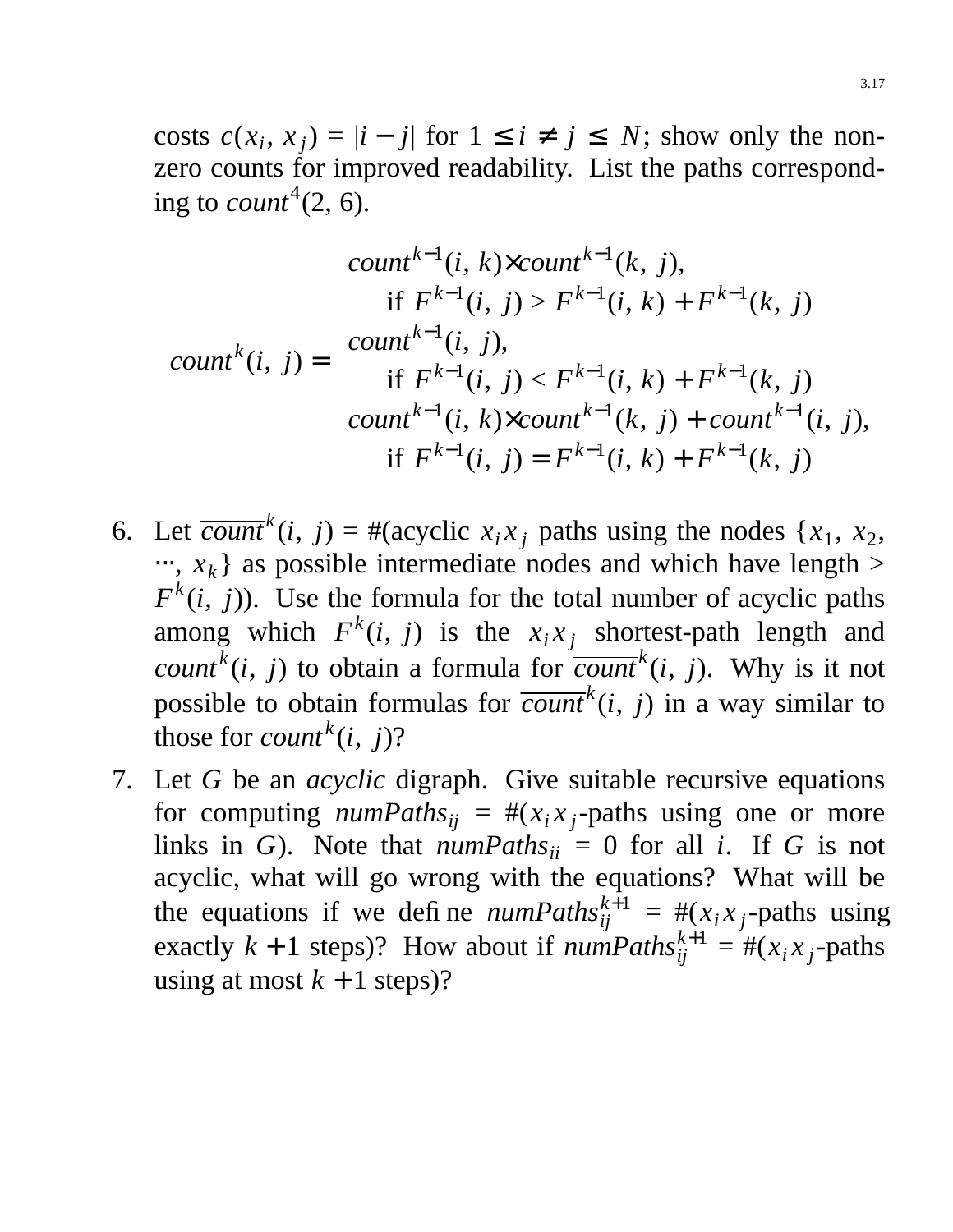# **PROGRAMMING EXERCISE**

1. Assume the input digraph is given in the form of adjacency lists, including the cost of the links. Shown below is the first few lines in the input file for the digraph on page 3.12.

```
5 //numNodes; adjList items are adjNode(linkCost)
0 (3): 1(5.0) 3(1.0) 4(1.0)
1 (2): 2(3.0) 4(1.0)
\cdot \cdot \cdot
```
Write a function LengthAndNext \*\*Floyd() which returns the array of shortest-path lengths  $F^N[i, j]$  and  $Next^N[i, j]$  based on the structure LengthAndNext (see below).

```
typedef struct {
 double pathLength;
 int nextNodeOnPath;
} LengthAndNext;
```
Your output should show the 2-dimensional matrix; for example, for row 0 (node  $A$ ) and column 2 (node  $C$ ), the output should be "1.5: 4", where 1.5 gives the length of the shortest  $AC$ -path  $\langle A, A \rangle$ *E*, *C*〉 and for the next node *E* after *A* on that path.

Show the output for the input digraph as on page 3.12 in the lecture notes (http: //www.csc.lsu.edu/<sup> $\lambda$ </sup>kundu/dstr/notes.html). Show all distances upto one digit after the decimal point (as was in the input); use a separate function for output.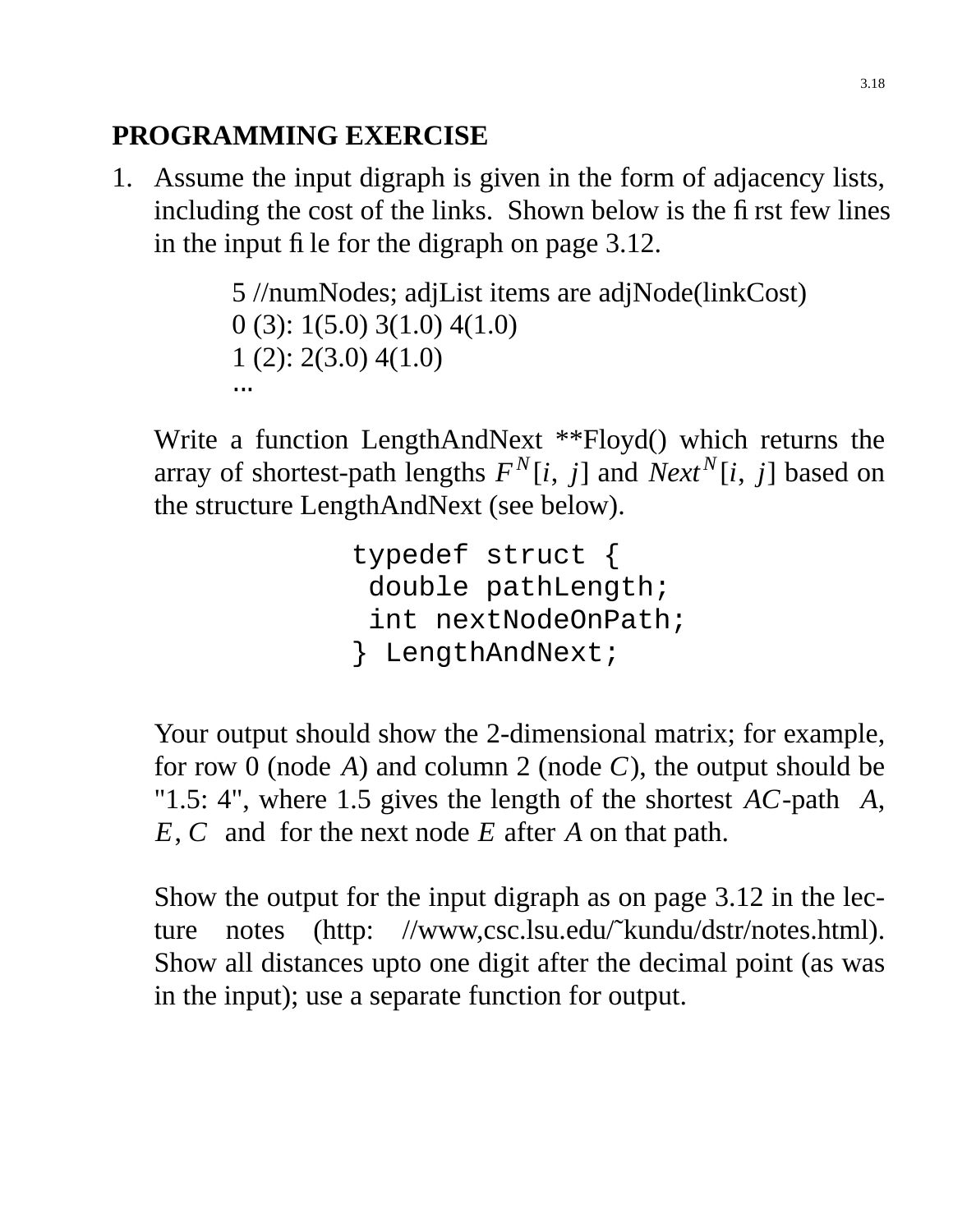# **A VARIATION OF FLOYD'S METHOD**

#### **The New Equations:**

• Let  $Z^k(i, j)$  = The shortest length of an  $x_i x_j$ -path with *at most k* intermediate nodes (assume no negative cycle in  $\vec{G}$ ).

If  $\vec{G}$  has  $N = 5$ , then the paths considered in the definition of  $Z^1(4, 5)$  are the following; we may exclude the two paths marked '\*' which have loops:

$$
\begin{array}{ccc}\n\langle 2, 5 \rangle & \langle 2, 1, 5 \rangle & \langle 2, 4, 5 \rangle & * \langle 2, 2, 5 \rangle \\
\langle 2, 3, 5 \rangle & * \langle 2, 5, 5 \rangle\n\end{array}
$$

In contrast, the definition of  $F^1(2, 5)$ , we consider the only loopfree paths  $\langle 2, 5 \rangle$  and  $\langle 2, 1, 5 \rangle$ .

• 
$$
Z^0(i, j) = c(x_i, x_j)
$$
  
\n $Z^k(i, j) = \min \begin{cases} Z^{k-1}(i, j) \\ Z^{k-1}(i, q) + c(x_q, x_j), 1 \le q \le N \end{cases}$   
\n(1)  $|\pi(i, j)| \le Z^k(i, j) \le Z^{k-1}(i, j) \le F^{k-1}(i, j) \le c(x_j)$ 

 $|\pi_m(i, j)| \leq Z^k(i, j) \leq Z^{k-1}(i, j) \leq F^{k-1}(i, j) \leq c(x_i, x_j)$ (2)  $|\pi_m(i, j)| = Z^{N-2}(i, j)$  for  $i \neq j$ 

### **Comparison With Floyd:**

- Complexity =  $\theta(N^4)$ , with  $\Theta(N)$  work for each  $Z^k(i, j)$ .
- $F^k(i, j)$  converges to  $|\pi_m(i, j)|$  slower than  $Z^k(i, j)$  and yet takes less time for computation.
- This is also a D.P. method, with the same states as in Floyd's method, but with a different meaning of the states and a corresponding different relationship among them.
- Not all D.P. methods are equally good.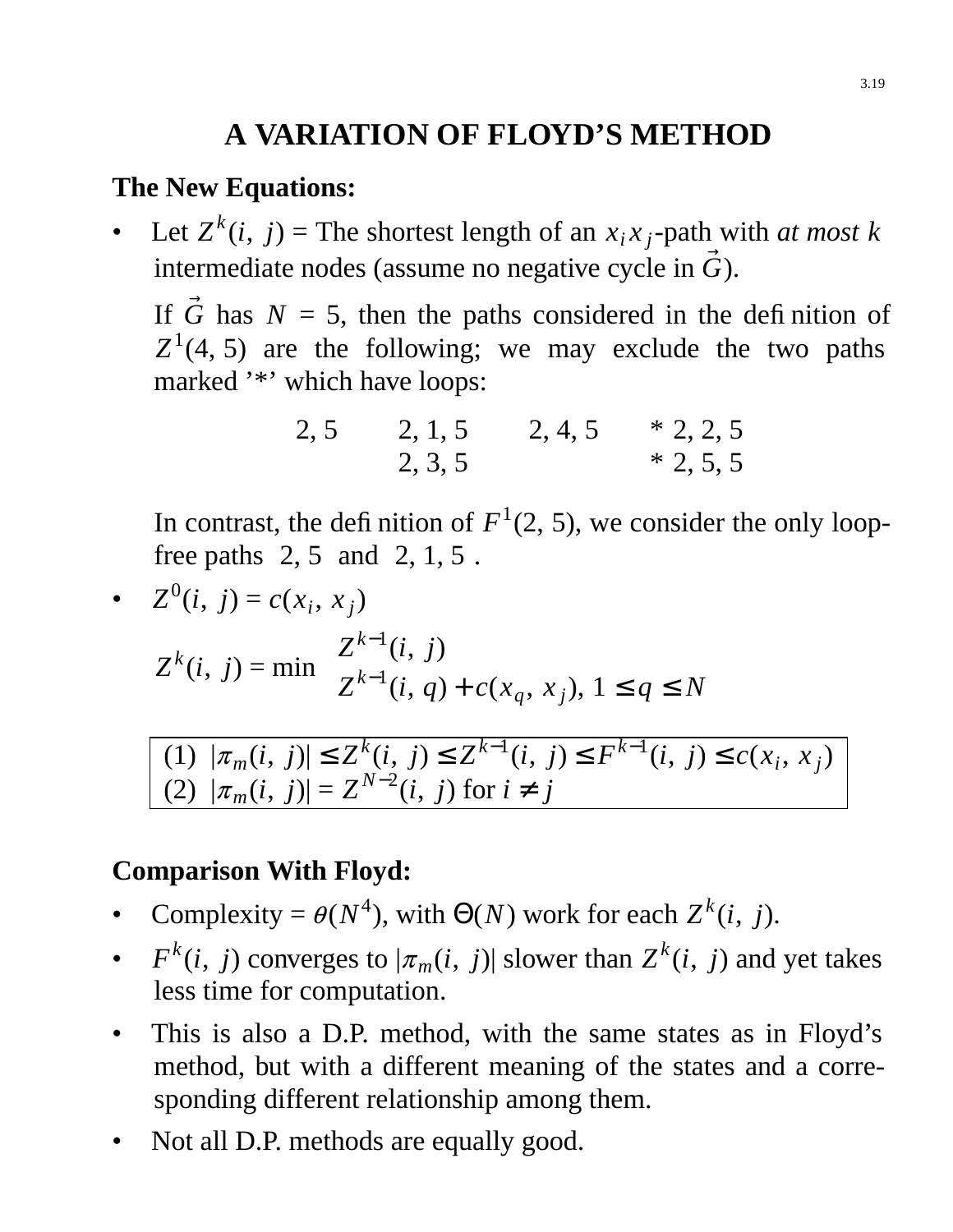#### **EXERCISE.**

- 1. How many acyclic paths are considered in the definition of  $Z^k(i, j)$  for  $i \neq j$ ? How many paths (may not be acyclic) are considered or looked at in the equation for  $Z^k(i, j)$ ,  $i \neq j$ ?
- 2. Which of the paths  $\langle A, C, B \rangle$  and  $\langle A, C, B, D \rangle$  in  $\vec{G}$  on page 3.3 are looked at by Floyd's and the  $Z^k$ -method (explain)?
- 3. Can we say  $Z^k(i, j) = \min\{Z^{k-1}(i, j), c(x_i, x_q) + Z^{k-1}(q, j): 1 \leq j \leq k-1\}$  $q \leq N$  ? Will both forms of  $Z^k$  look at the same paths?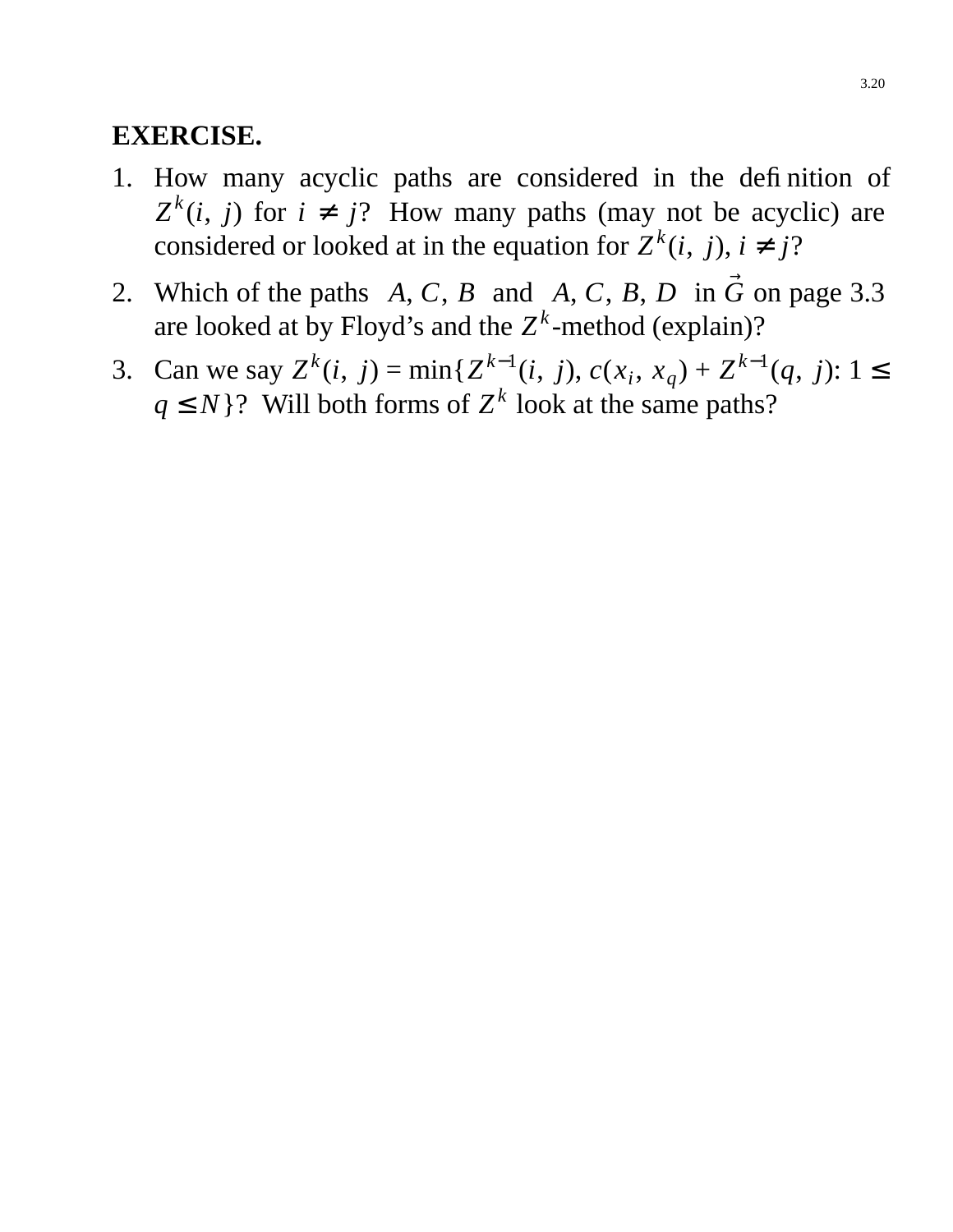## **FINDING AN** *n***-STEP SHORTEST-PATH**



- $\vec{G}$  may have a negative-cost cycle.
- $S^n(i, j)$  = The shortest length of an *n*-step  $x_i x_j$ -path.
- We are not restricting to acyclic paths as verification of acyclicity becomes expensive. •

 $\langle 1, 1, 1, 6 \rangle, \langle 1, 1, 2, 6 \rangle, \cdots$ 

**Example.** Paths  $\pi(1, 6)$  using 3 steps.

The length of shortest path in this group is  $c(x_1, x_2) + S^2(2, 6)$  $\overline{\phantom{a}}$  $\mathbf{I}$ く  $\mathbf{I}$  $\lfloor$  $\langle 1, 2, 1, 6 \rangle, \langle 1, 2, 2, 6 \rangle,$  $\langle 1, 2, 3, 6 \rangle, \langle 1, 2, 4, 6 \rangle,$  $\langle 1, 2, 5, 6 \rangle, \langle 1, 2, 6, 6 \rangle$ ⋅⋅⋅ ⋅⋅⋅

 $S^3(1, N) =$  $1 \leq p \leq N$  $\min_{y} \{c(x_1, x_p) + S^2(p, N)\}$ 

#### **General Case:**

- $S^1(i, j) = c(x_i, x_j)$  for all  $i \neq j$  $S^n(i, j) =$  $1 \leq p \leq N$  $\min_{x \in \mathbb{R}^N} \{c(x_i, x_p) + S^{n-1}(p, j)\},$  for  $n \ge 2$ Also,  $S^n(i, j)$  =  $1 \leq p \leq N$  $\min_{y} \{ S^{n-1}(i, p) + c(x_p, x_j) \}$ , for  $n \ge 2$
- One can also keep track of the paths along with the path-length computations.

**Complexity:**  $\Theta(N^2 + (n-1) \cdot N \cdot N^2) = \Theta(n \cdot N^3)$  for *n*-step shortest paths for all (*i*, *j*)-pairs.

**Question:** What is  $#(n\text{-step } x_i x_j\text{-paths})$ ? What does it say about the above method for computing  $S^n(i, j)$ ?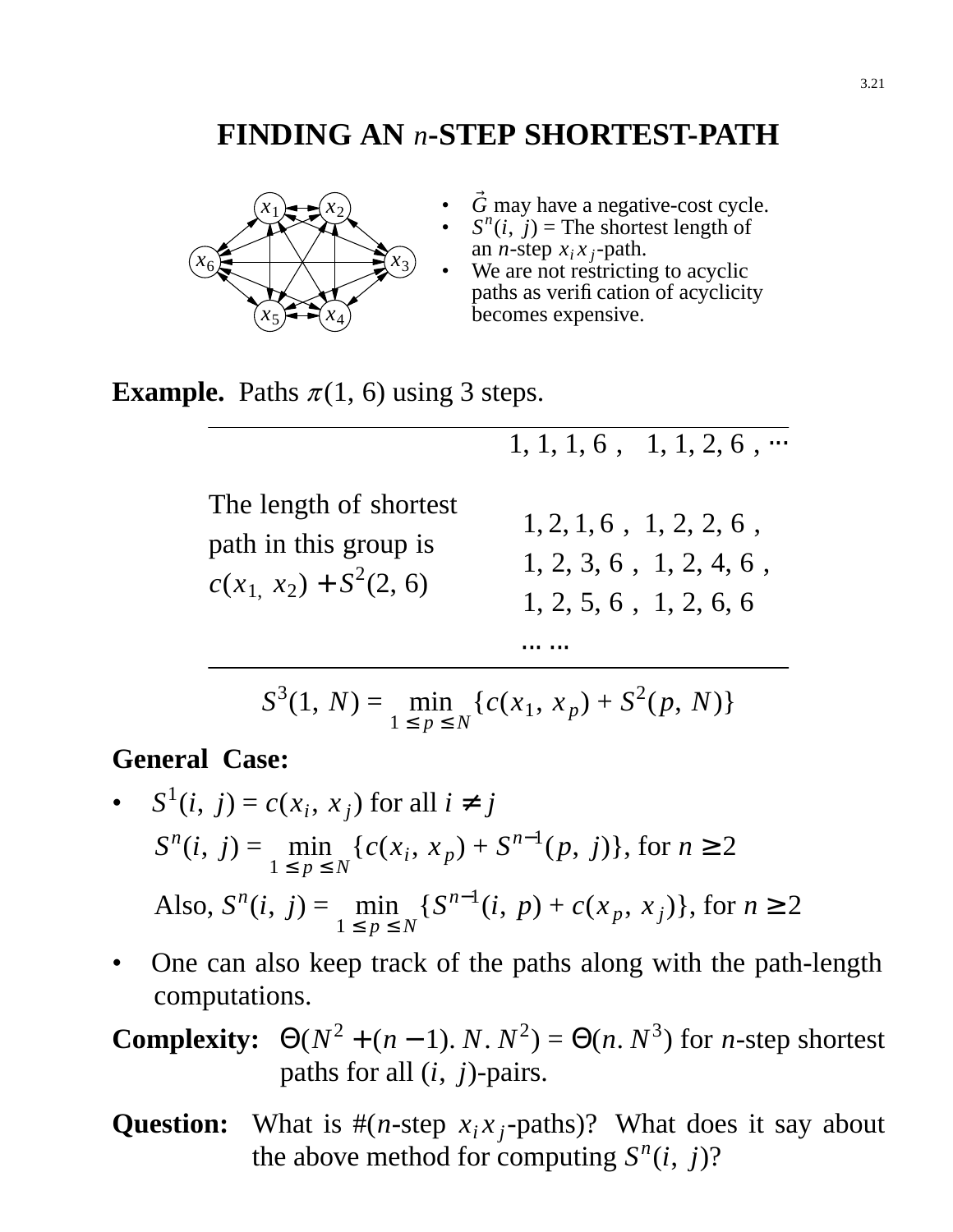## **HISTOGRAM EQUALIZATION**

**Problem:** Decompose the list of numbers  $L = \langle n_1, n_2, \dots, n_N \rangle$  into  $k > 1$  groups of consecutive items (in short, a  $k$ -grouping) such that: each group-total is as close to the ideal value  $T/k$ , where  $T = n_1 + n_2 + \cdots + n_N$ . More precisely, if  $s_i = i$ th group-total, then minimize  $E =$ *k*  $i = 1$  $\sum_{i=1}^{8} (s_i - T/k)^2$  = the sum of squared errors.

**Example.**  $L = \langle 3, 2, 1, 1, 2 \rangle$  and  $k = 3$ ;  $T/k = 3$ .

| The groups in a 3-grouping |                           |                           | Group totals                          |  |  |
|----------------------------|---------------------------|---------------------------|---------------------------------------|--|--|
| $\langle 3 \rangle$        | $\langle 2 \rangle$       | $\langle 1, 1, 2 \rangle$ | 3, 2, 4                               |  |  |
| $\langle 3 \rangle$        | $\langle 2, 1 \rangle$    | $\langle 1, 2 \rangle$    | $3, 3, 3 \leftarrow$ optimal solution |  |  |
| $\langle 3 \rangle$        | $\langle 2, 1, 1 \rangle$ | $\langle 2\rangle$        | 3, 4, 2                               |  |  |
| $\langle 3, 2 \rangle$     | $\langle 1 \rangle$       | $\langle 1, 2 \rangle$    | 5, 1, 3                               |  |  |
| $\langle 3, 2 \rangle$     | $\langle 1, 1 \rangle$    | $\langle 2\rangle$        | 5, 2, 2                               |  |  |
| $\langle 3, 2, 1 \rangle$  |                           | <u>''2,</u>               | 6, 1, 2                               |  |  |

### **Question:**

- •? Show that  $#(k$ -groupings) =  $C_{k-1}^{N-1}$  $k-1$ ; verify the formula for  $k = 1$ , 2, 3. (Hint: consider *k*-step paths in the digraph  $\overrightarrow{G}_N$  considered in the next page.) How to generate them systematically and how long will it take?
- •? If  $s_{i,j} = n_{i+1} + n_{i+2} + \cdots + n_j$ , then show a table of all  $s_{i,j}$  that are relevant in the optimal *k*-grouping problem? How many of them are there and what is the complexity for an efficient algorithm for computing them?
- •? Give the pseudocode for finding an optimal *k*-grouping of *N* items using the  $s_{i,j}$ 's. Give its complexity.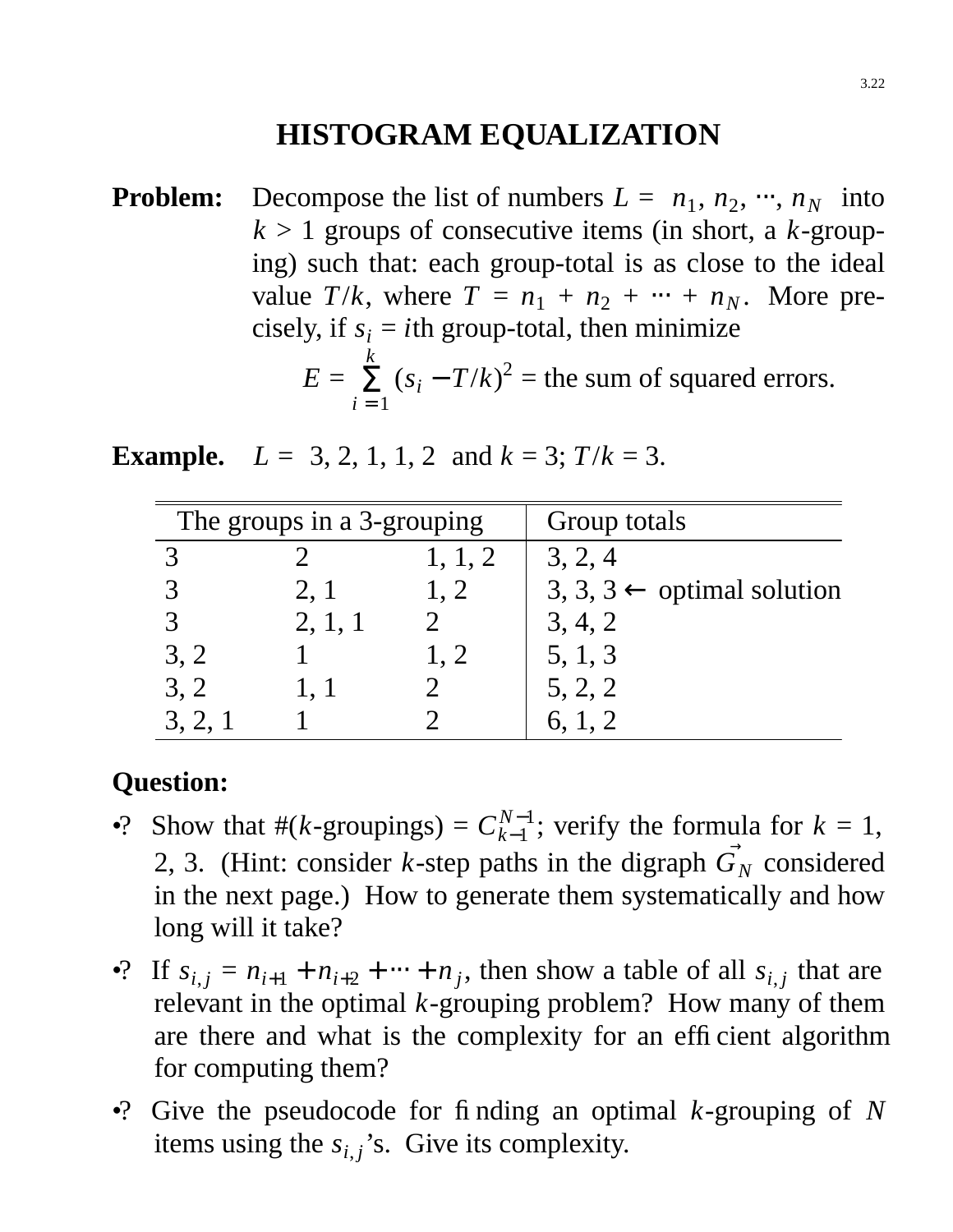### *k***-STEP SHORTEST-PATH FORMULATION**

# $\overrightarrow{\mathbf{D}}$ **igraph**  $\overrightarrow{G}_N$ :

- $V = \{x_0, x_1, \dots, x_N\}, \vec{E} = \{(x_i, x_j): 0 \le i < j \le N\},\$  where the link  $(x_i, x_j)$  corresponds to the group  $\{n_{i+1}, n_{i+2}, ..., n_j\}$ .
- Each *k*-step  $x_0 x_N$ -path give a *k*-grouping and vice-versa.
- Let  $c(x_i, x_j) = (s_{i,j} T/k)^2$ , where  $s_{i,j} = n_{i+1} + n_{i+2} + \cdots + n_j$ .
- A shortest *k*-step  $x_0 x_N$ -path gives an optimal *k*-grouping.



For  $L = \langle 3, 2, 1, 1, 2 \rangle$  and the 3-step  $x_0 x_5$ -path  $\langle x_0, x_1, x_2, x_5 \rangle$ , the associated 3-grouping is  $\{\langle 3\rangle, \langle 2\rangle, \langle 1,1,2\rangle\}$ , with cost  $0+1+1=2$ .

#### **Question**

- •? Show the weighted digraph  $\vec{G}_5$  for  $L = \langle 3, 2, 1, 1, 2 \rangle$  and the table of  $S<sup>n</sup>(0, j)$ ,  $n \le j$  and  $1 \le n \le 3$ .
- •? Explain why the following is true for the digraph  $\vec{G}_N$ , where all links go from left-to-right:  $S^k(0, j) = \min \{S^{k-1}(0, p) +$ *c*(*x*<sub>*p*</sub>, *x*<sub>*j*</sub>): *k* − 1 ≤ *p* < *j*}.
- •? Verify your formula for  $k = 3$  and  $L = \langle 3, 2, 1, 1, 2 \rangle$ . Mark the items  $S<sup>n</sup>(0, j)$  that will be computed in the process.
- •? Give the exact number of additions involving one or more  $c(x_i, x_j)$  in computing  $S^k(0, N)$ ; show sufficient details.
- •? What is the (total) complexity of this method in terms of *k* and *N*? Why can we call this a D.P. method?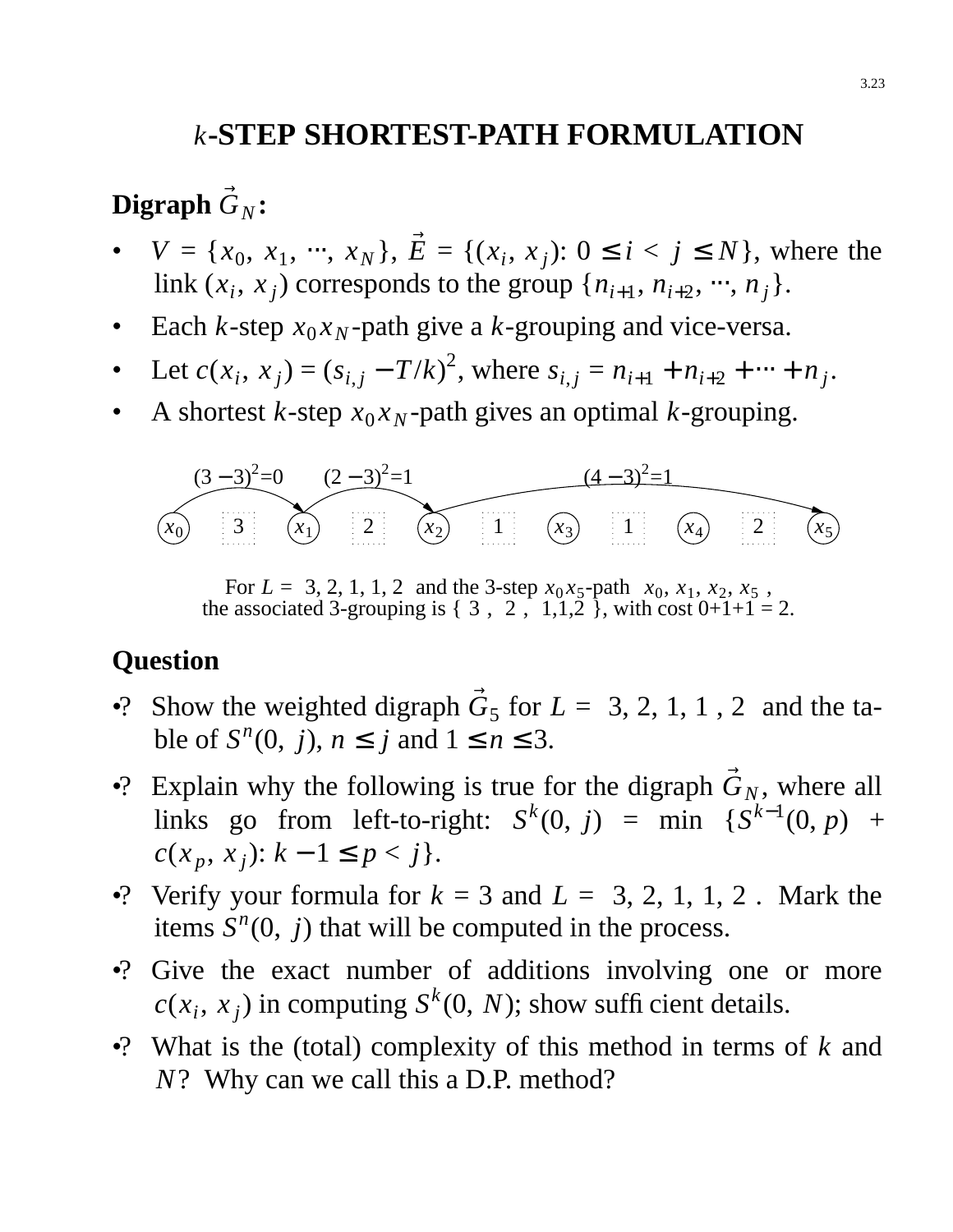## **AN ALTERNATIVE LINK-COSTS FOR HISTOGRAM-EQUALIZATION**

• Consider a *k*-steps  $x_0 x_N$ -path  $\pi = \langle x_0, x_{i_1}, x_{i_2}, \dots, x_{i_{k-1}}, x_N \rangle$ . Let  $s_1 = s_{0,i_i}, s_2 = s_{i_1,i_2}, \dots, s_k = s_{i_{k-1},N}$  and  $a = T/k$ . Then,

cost(
$$
\pi
$$
) =  $(s_1 - a)^2 + (s_2 - a)^2 + \dots + (s_k - a)^2$   
\n=  $[s_1^2 + s_2^2 + \dots + s_k^2] - 2a[s_1 + s_2 + \dots + s_k] + ka^2$   
\n=  $[s_1^2 + s_2^2 + \dots + s_k^2] - 2aT + ka^2$ 

- Minimizing cost( $\pi$ ) is the same as minimizing  $s_1^2 + s_2^2 + \dots + s_k^2$ *k* .
- This means we can replace the link-cost  $(s_i a)^2$  simply by  $s_i^2$ *i* , which is independent of *k* and *T*/*k*.

$$
\begin{array}{c}\n 3^2 = 9 \\
 \hline\n (x_0)(3) \\
 3\n \end{array}\n \quad\n \begin{array}{c}\n 2^2 = 4 \\
 \hline\n (x_1)(2) \\
 2\n \end{array}\n \quad\n \begin{array}{c}\n 4^2 = 16 \\
 \hline\n (x_3)(1) \\
 1\n \end{array}\n \quad\n \begin{array}{c}\n 4^2 = 16 \\
 \hline\n (x_4)(2) \\
 2\n \end{array}\n \quad\n \begin{array}{c}\n 2^2 = 4 \\
 \hline\n (x_5)(2)\n \end{array}
$$

Some of the new link-costs for  $L = \langle 3, 2, 1, 1, 2 \rangle$ ; the new cost of path  $\langle x_0, x_1, x_2, x_5 \rangle$  is 29 and the old cost = 2 = 29 – 2. 3. 9 + 3. 3<sup>2</sup>.

## **The**  $S^n(0, j)$ 's to be computed to obtain  $S^3(0, N)$  for  $N = 5$ .

• Let *S*[*n*, *j*] denote *S<sup>n</sup>*(0, *j*) for  $n \le j$  ('−' means not computed).

|                 | $x_0$  | $\mathcal{X}_1$ | $\mathcal{X}_{2}$ | $\chi$ 3 | $x_4$ | $\lambda$ 5 |
|-----------------|--------|-----------------|-------------------|----------|-------|-------------|
| $S[1,\cdot]$ :  | $\sim$ | 9               | 25                | 36       |       |             |
| $S[2, \cdot]$ : |        |                 | 13                | 18       | 25    |             |
| $S[3, \cdot]$ : |        |                 |                   | 14       | 17    | 27          |

**Computing Link-Costs:** //not all are used in finding  $S^k(0, N)$ 

for (i=0; i<numItems; i++) for (sum=0, j=i; j<numItems; j++) { sum += items[j]; linkCosts[i][j+1] = sum\*sum; }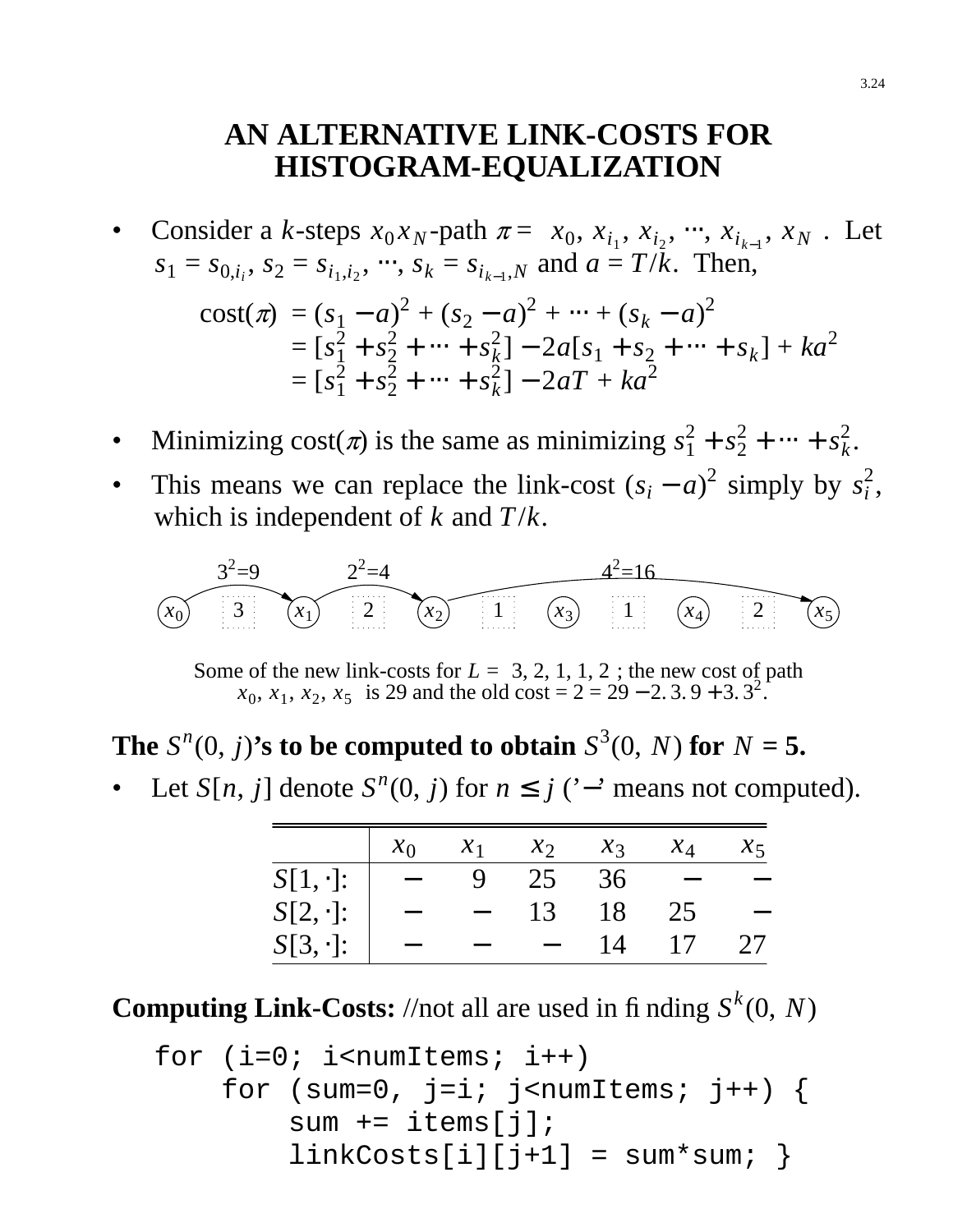### **EXERCISE**

- 1. Consider the problem of creating  $k = 3$  best possible grouping of the data-items  $\langle 1, 2, 3, 1, 2 \rangle$ , with  $N = 5$ . Consider the two different link-cost structures (with and without using the average *a*  $= 9/3 = 3$  and for each of them show the relevant values of  $S^n(i, j)$  in the table form for computing  $S^3(0, 5)$ . Also, for each of these values of  $S<sup>n</sup>(i, j)$ , show the associated path in the same table (use the node names  $x_0, x_1, \dots, x_5$  to specify the paths).
- 2. For Problem 1 above, list all possible 3-step paths from  $x_0$  to  $x_5$ in the digraph  $\vec{G}_5$  and list the paths whose length are not computed. For the general case  $N \geq k$ , what is the total number  $S^n(i,j)$  values that we will compute to determine  $S^k(0,N)$ ?
- 3. **Travelling salesman problem** (TAP): Given a digraph with link costs  $c(x, y) \ge 0$ , find a hamiltonian cycle (i.e., a cycle that goes through each node exactly once) which has the smallest cost. For the digraph below,



- (a) Why is it that we can drop the assumption  $c(x, y) \ge 0$ ? (In other words, the condition  $c(x, y) \ge 0$  does not make it easier or more difficult to solve TSP.)
- (b) Why can't we use the shortest-path algorithm to solve the TSP?
- (c) Why can't we use the *k*-step shortest-path algorithm to solve the TSP?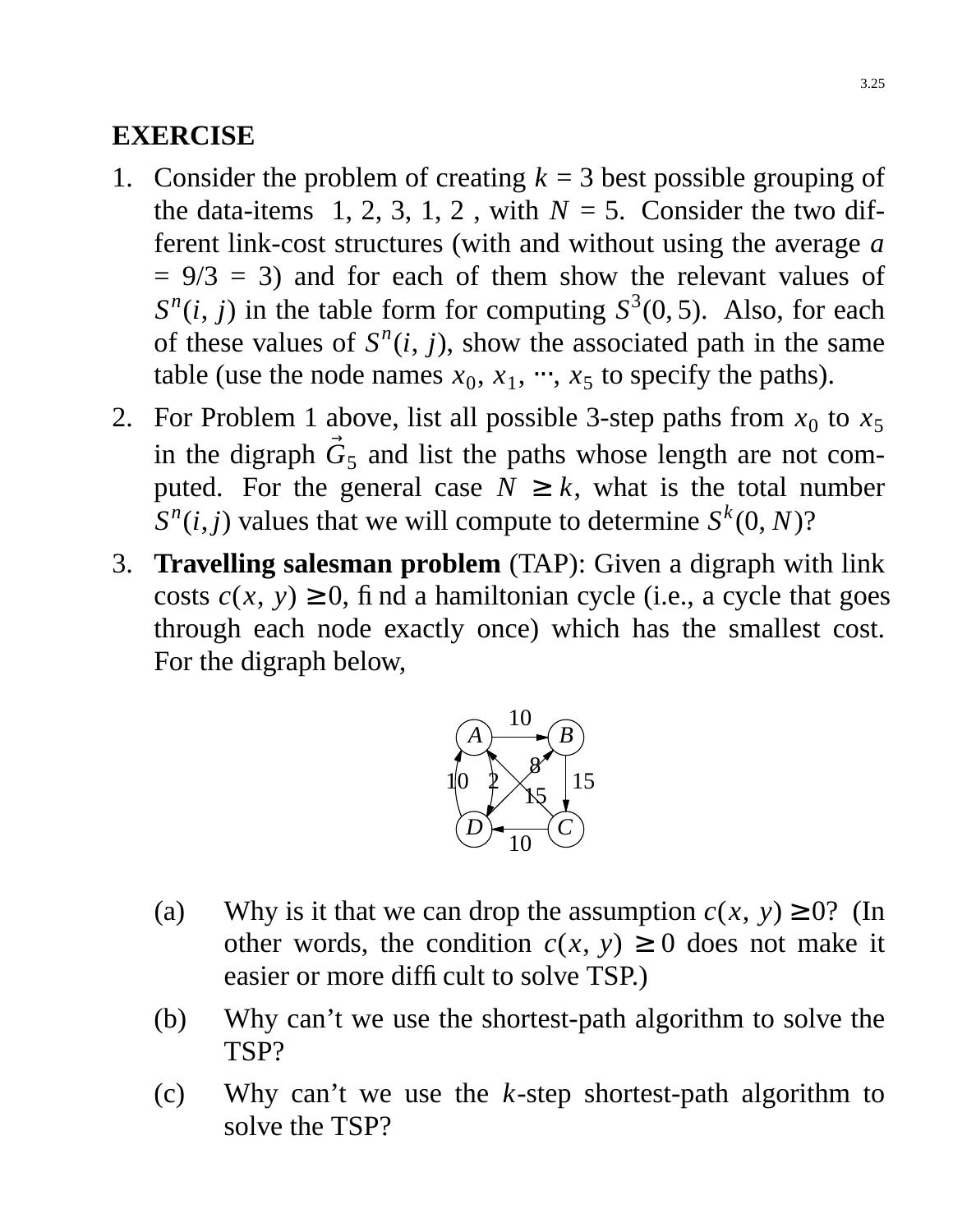# **ASSIGNING LETTER-GRADES TO TEST-SCORES**

## **Problem:**

We are given the distinct scores  $0 \le s_1 < s_2 < \cdots < s_m \le 100$  in a class-test and the frequency  $n_i$  for each score  $s_i$  ( $n_i$  = number of students with score  $s_i$ ). How do we determine the cut off points for the letter-grades *A*, *B*, *C*, *D*, and *F*?

**Solution:** By formulating it as a 5-Step shortest path problem.

The scores for each letter-grade are viewed "equivalent" in some sense. Also, they are considered "significantly" different from the scores for the other letter-grades.

This suggests the cost associated with a group  $g_i = \{s_j, s_{j+1}, \dots, s_j\}$  $s_k$  to be the variance  $V(g_i)$ .

• Since the letter-grade "*A*" has higher GPA than that of "*B*", we should have  $V(g_A) \leq V(g_B)$ , and so on. This means we should minimize

 $w_A V(g_A) + w_B V(g_B) + w_C V(g_C) + w_D V(g_D) + w_F V(g_F)$ with, say,  $w_A = 4$ ,  $w_B = 3$ ,  $w_C = 2$ ,  $w_D = 1$ , and  $w_F = 1$  (> 0).



## **Question:**

•? Should we consider any *F* or *D* grades (based on Data), i.e., does it significantly reduce the final cost?